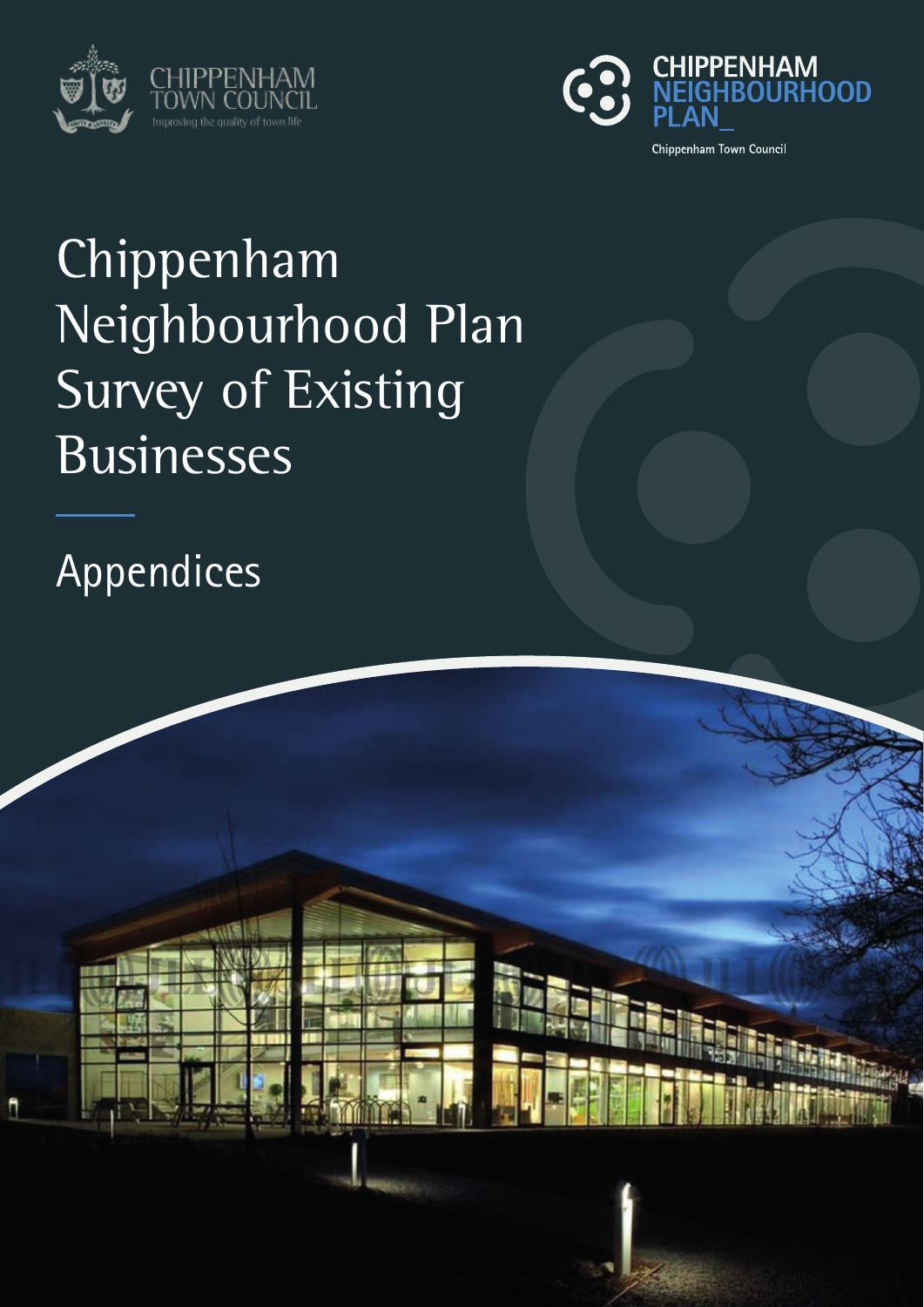



#### **Appendices**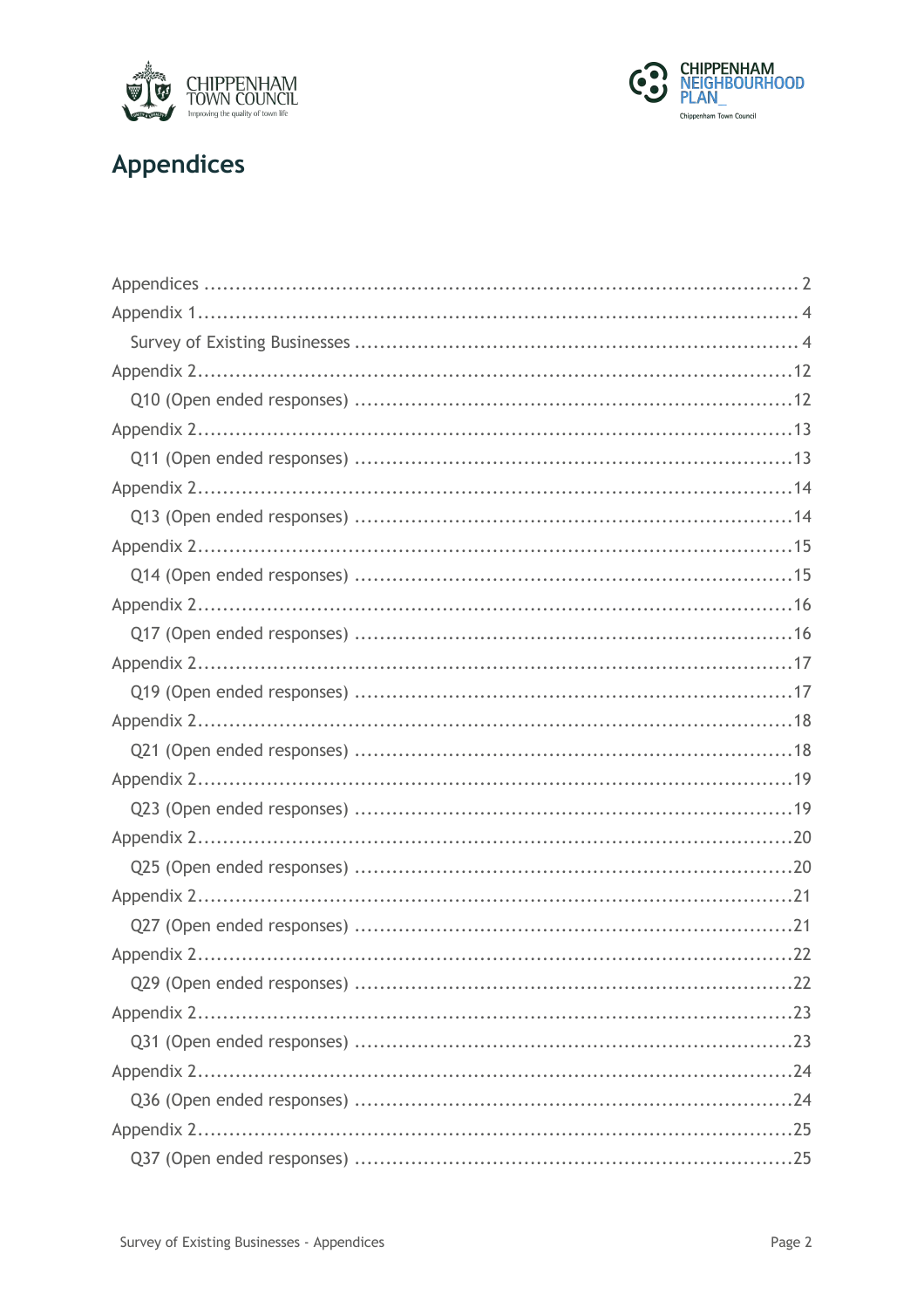

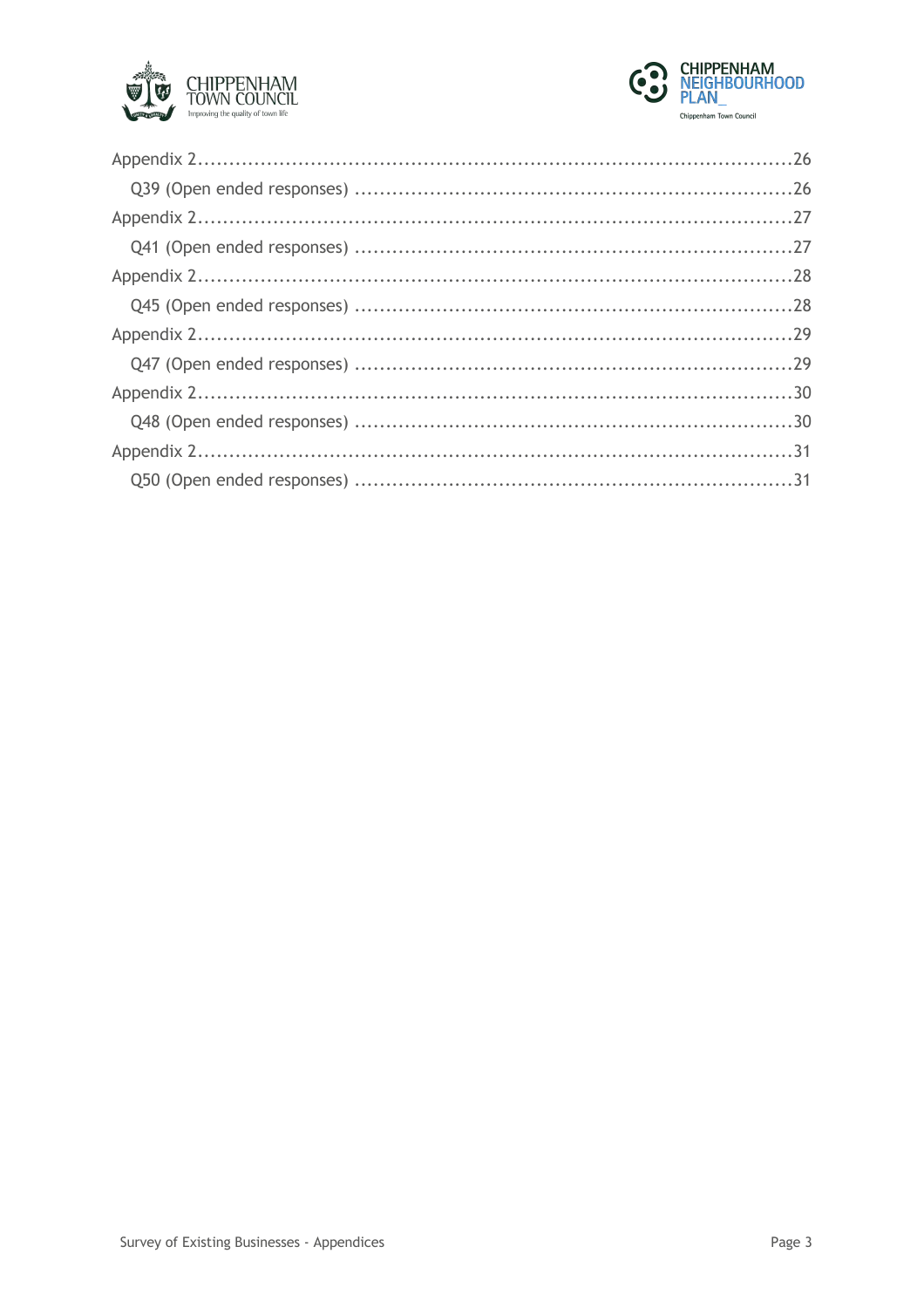



## **Appendix 1** Survey of Existing Businesses

Survey Key

• Radio button Tick box (multiple choice)

#### **Welcome to our survey**

Thank you for participating in our survey. Your feedback is important!

Neighbourhood Plans must reflect the needs and views of the community. This survey will enable us to better understand the needs and demands of the local community.

It should take you around 15 minutes to complete the survey.

Find out more about Chippenham Neighbourhood Plan on our website:

www.chippenhamneighbourhoodplan.org.uk

#### **Basic Information**

**Q1 Name of Business**

**Q2 Address of Business**

**Q3 What is your name?**

**Q4 What is your job title?**

**Q5 What is your email address?**

#### **Q6 Type of Business?**

- Aerospace & Defence
- Automotive
- Construction
- Education
- Farming
- Finance, Banking & Insurance
- Food Production
- Government (NHS, Public Administration)
- Hospitality, Leisure & Tourism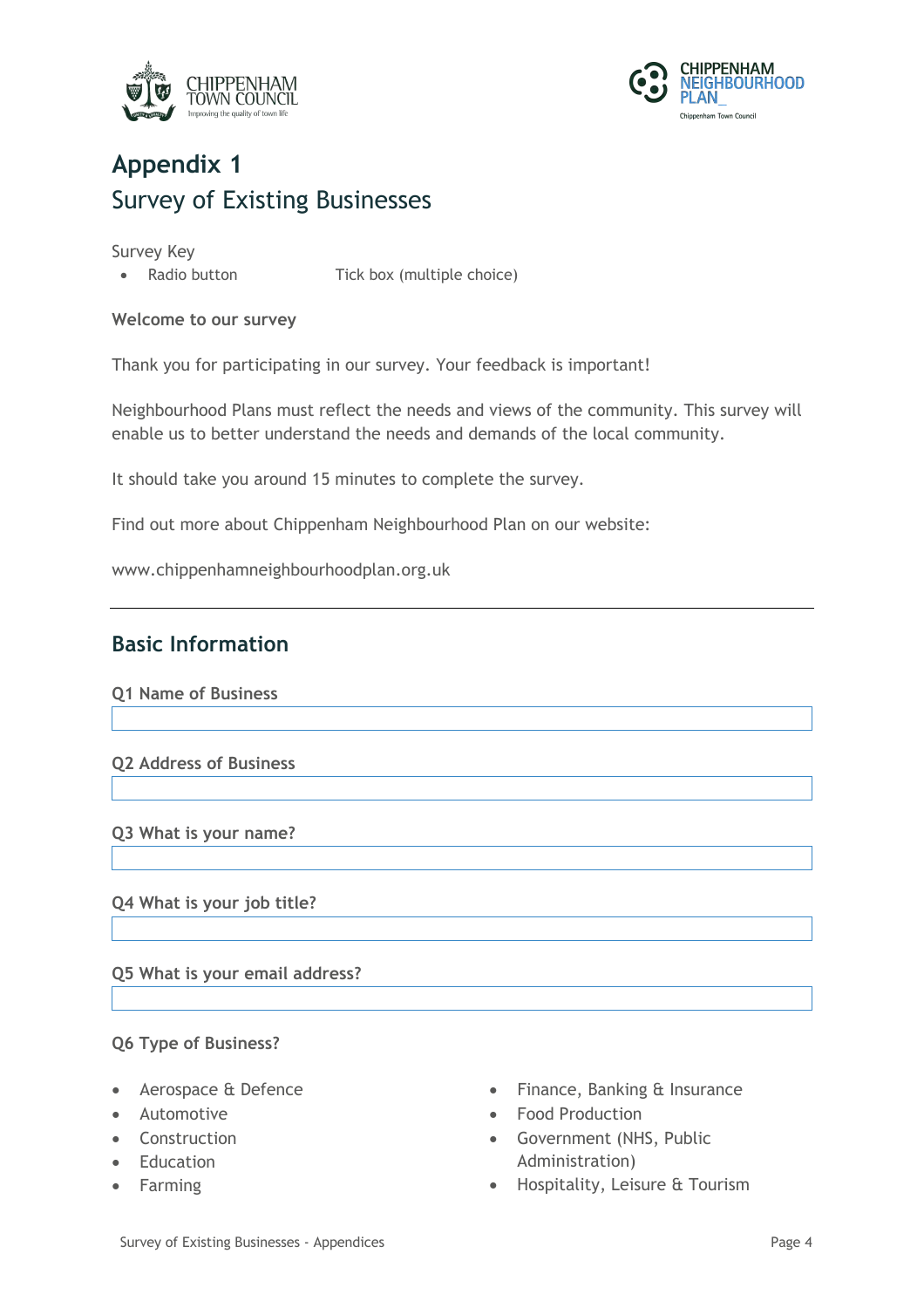

- Information Technology
- Manufacturing
- Media & Entertainment
- Oil & Gas
- Pharmaceutical & Life Sciences
- Power & Utilities
- Real Estate
- Telecommunications
- Third Sector
- Transportation & Logistics

**CHIPPENHAM** 

**PLAN** 

Chippenham Town Council

**VEIGHBOURHOOD** 

- Wholesale & Retail
- Other (Please specify)

#### **Business Information**

**Q7 Is your business predominantly business-to-business (B2B) or business-to-consumer (B2C)?**

- B2B
- B2C

**Q8 How many employees does your business have?**

- 0-9
- 10-49
- 50-249
- 250+

**Q9 How many contractors or temporary staff does your business have?**

- 0-9
- $10-49$
- 50-249
- $250+$

**Q10 When was your business established?**

**Q11 How long have you been based in Chippenham?**

**Q12 Do you have more than one business location?**

- Yes
- No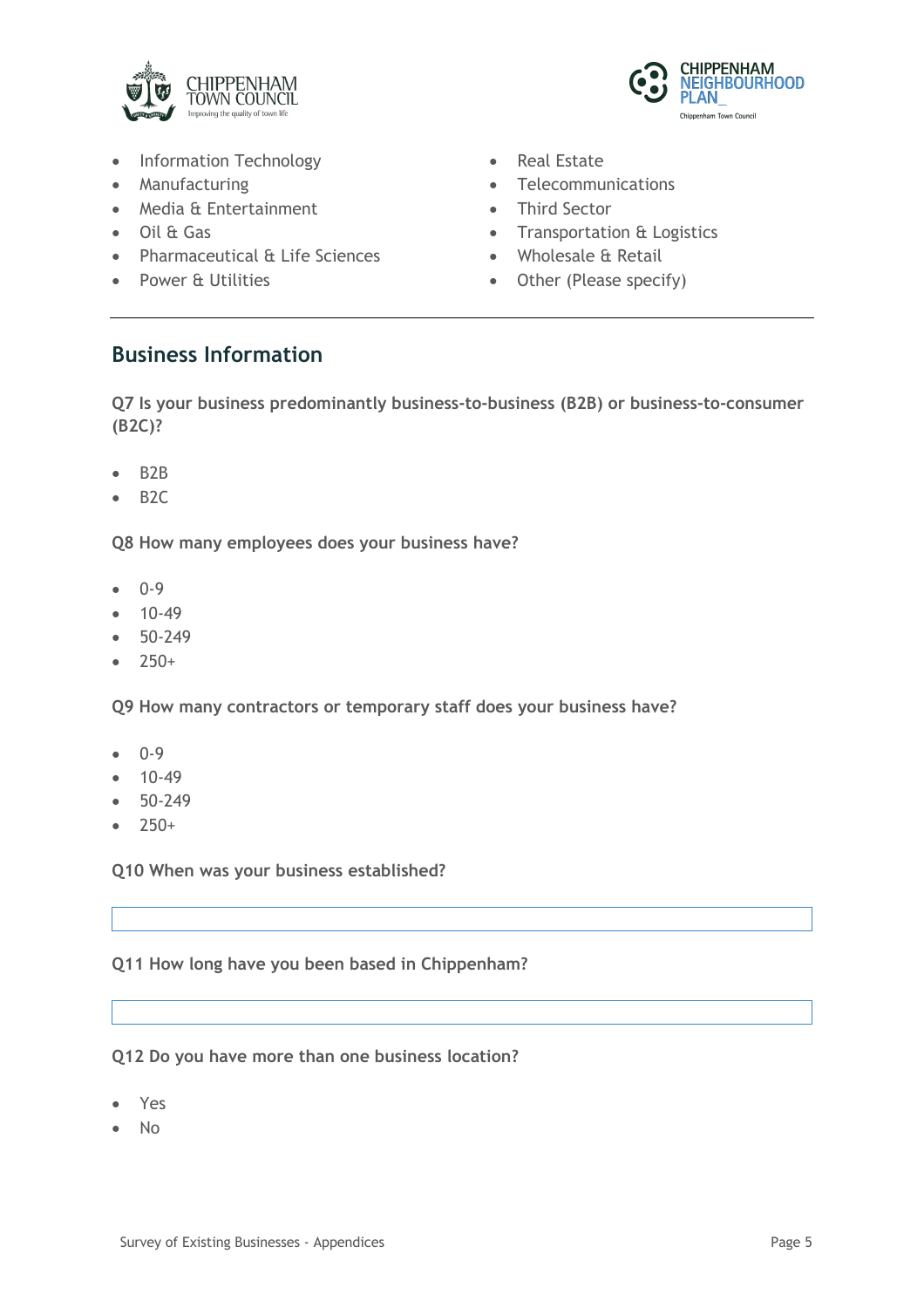



**Q13 If you answered 'yes' to the above question, why does your business maintain more than one location?**

**Q14 Where are the additional location/s?**

**Q15 Do you do business online?**

- Yes
- No

#### **Business Growth Expectations**

**Q16 What are your short-term business growth expectations (next 2 years)?**

- Increase
- Decrease
- No change

**Q17 Any additional information:**

**Q18 What are your long-term business growth expectations (2 years +)?**

- Increase
- Decrease
- No change

**Q19 Any additional information:**

#### **Staff & Training Requirements**

**Q20 What are your short-term expectations with regard to the size of your workforce (next 2 years)?**

**Increase**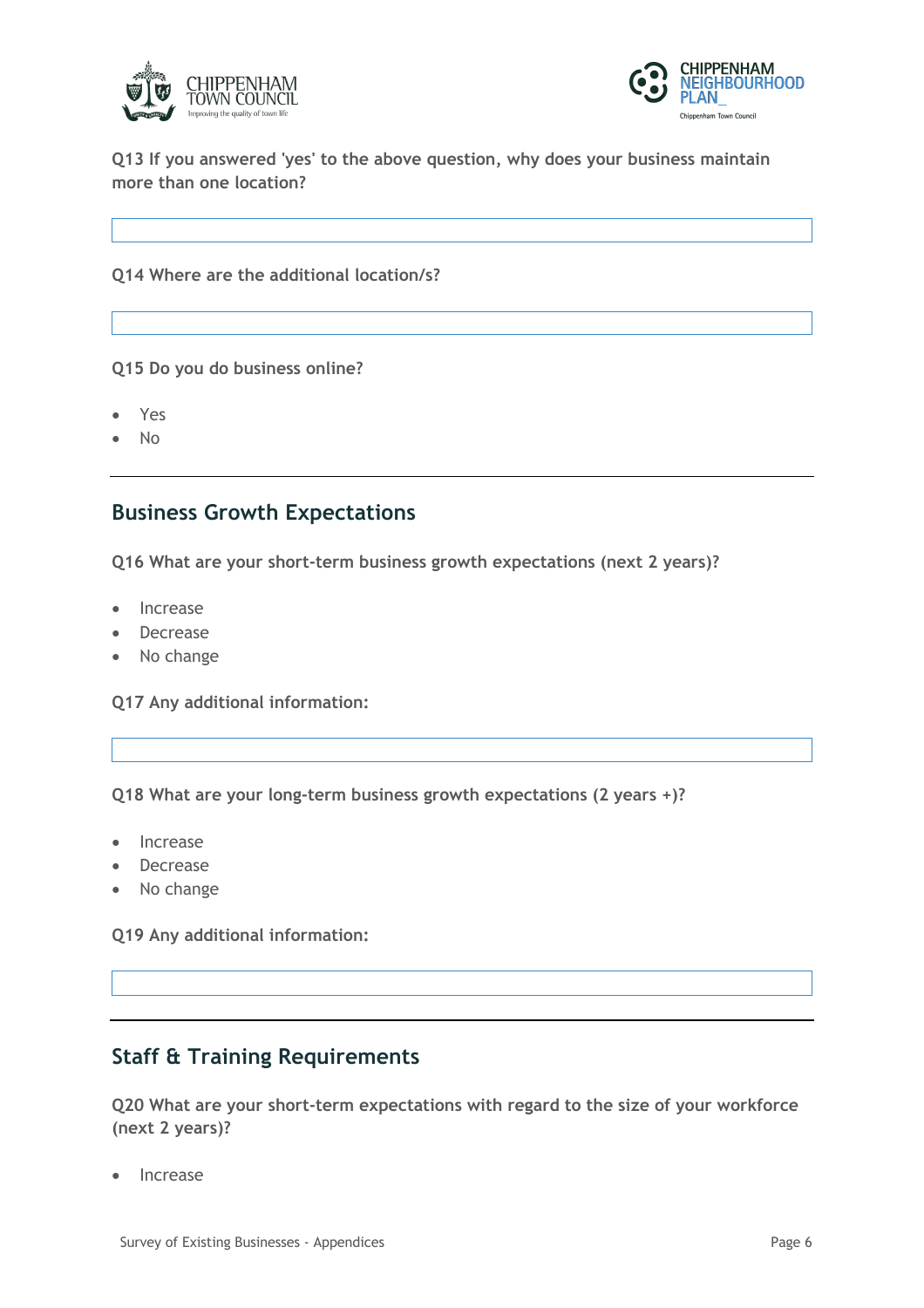



- **Decrease**
- No change

**Q21 Any additional information:**

**Q22 What are your long-term expectations with regard to the size of your workforce (2 years+) ?**

- **Increase**
- **Decrease**
- No change

**Q23 Any additional information:**

**Q24 In the short term (next 2 years) does the local community provide the workforce you require in sufficient numbers and quality?**

- Yes
- No

**Q25 Any additional information:**

**Q26 In the long term (2+ years) does the local community provide the workforce you require in sufficient numbers and quality?**

- Yes
- No

**Q27 Any additional information:**

**Q28 In the short term (next 2 years), will new skills be needed?**

- Yes
- No

**Q29 If yes, what skills?**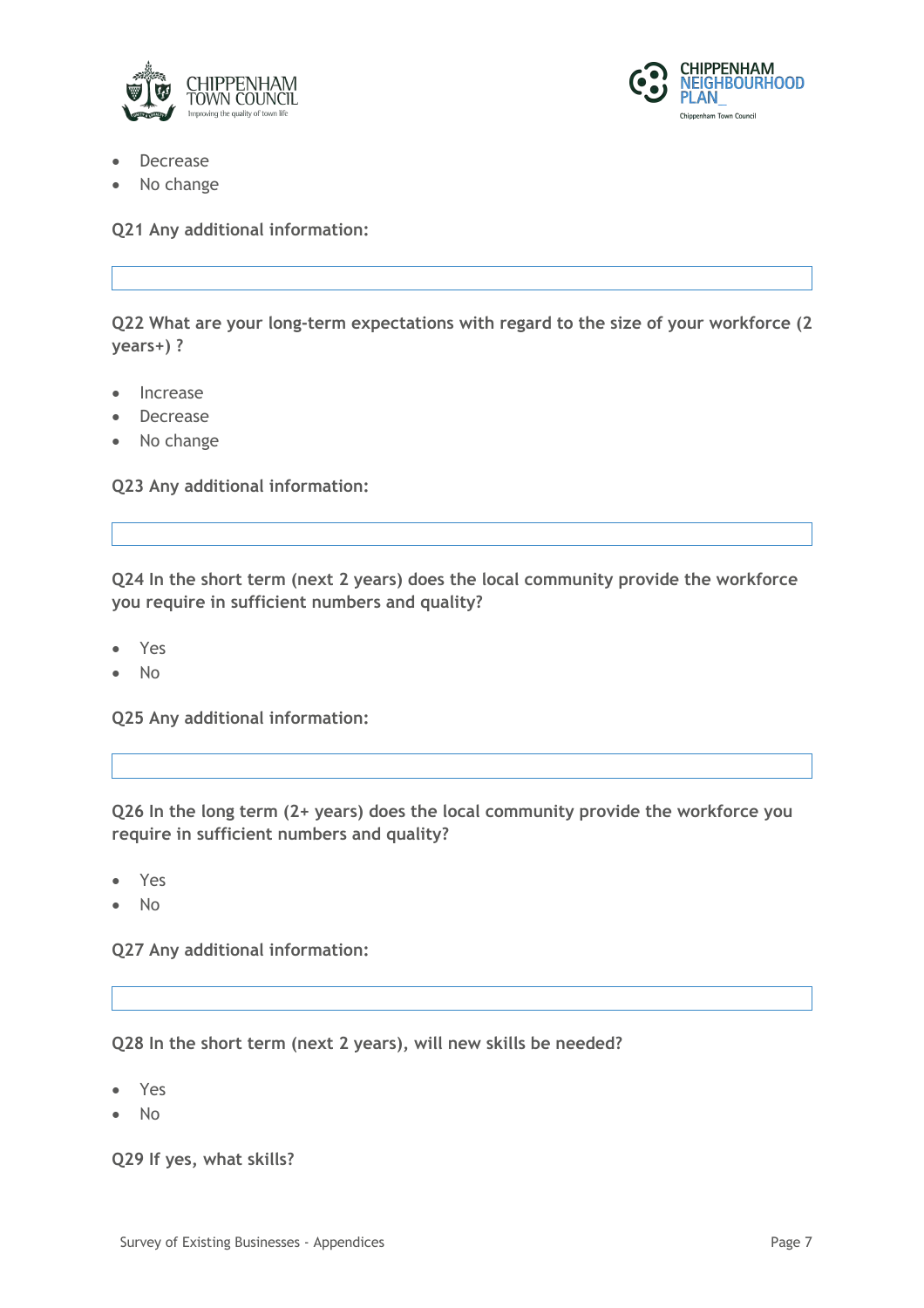



**Q30 In the long term (2+ years), will new skills be needed?**

**Q31 If yes, what skills?**

**Q32 In the short term (next 2 years), where will you seek new skills from?**

- Train existing staff
- Recruit locally
- Recruit nationally
- Recruit internationally

**Q33 In the long term (2+ years), where will you seek new skills from?**

- Train existing staff
- Recruit locally
- Recruit nationally
- Recruit internationally

#### **Planning & Premises Requirements**

**Q34 Do you own or lease your premises?**

- Own
- Lease

**Q35 Have any planning policies or planning restrictions had either a positive or negative impact on your business?**

- Positive impact
- Negative impact

**Q36 Please provide details below:**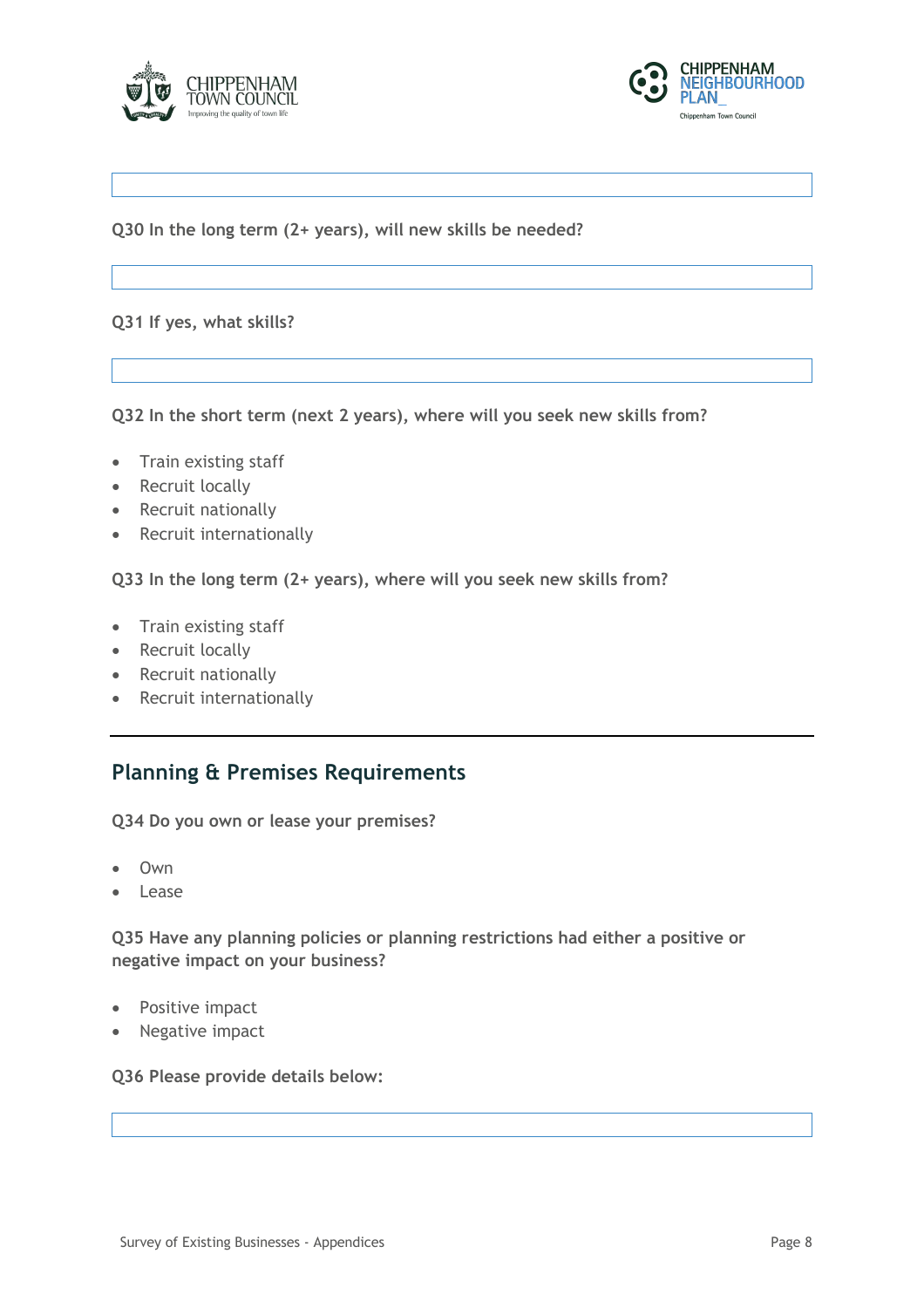



**Q37 What changes to the planning system would make it easier for your business to succeed/grow?**

**Q38 Does your existing premises meet your future needs for each of the following in the short term (next 5 years):**

|                         | Yes       | No |
|-------------------------|-----------|----|
| Size                    |           |    |
| Location                | $\bullet$ |    |
| Structural requirements |           |    |
| Facilities              | $\bullet$ |    |
| Market access           |           |    |
| Parking                 |           |    |

**Q39 If no, please provide more details:**

**Q40 Do you anticipate your existing premises will meet your future needs for each of the following in the long term (5+ years):**

|                         | Yes | No |
|-------------------------|-----|----|
| Size                    |     | ٠  |
| Location                |     |    |
| Structural requirements |     |    |
| Facilities              |     |    |
| Market access           |     | ٠  |
| Parking                 |     |    |
|                         |     |    |

**Q41 if no, please provide more details**

**Q42 How important to your business is the sustainability and energy performance of your building?**

- Unimportant
- Slightly important
- Unsure
- Important
- Very important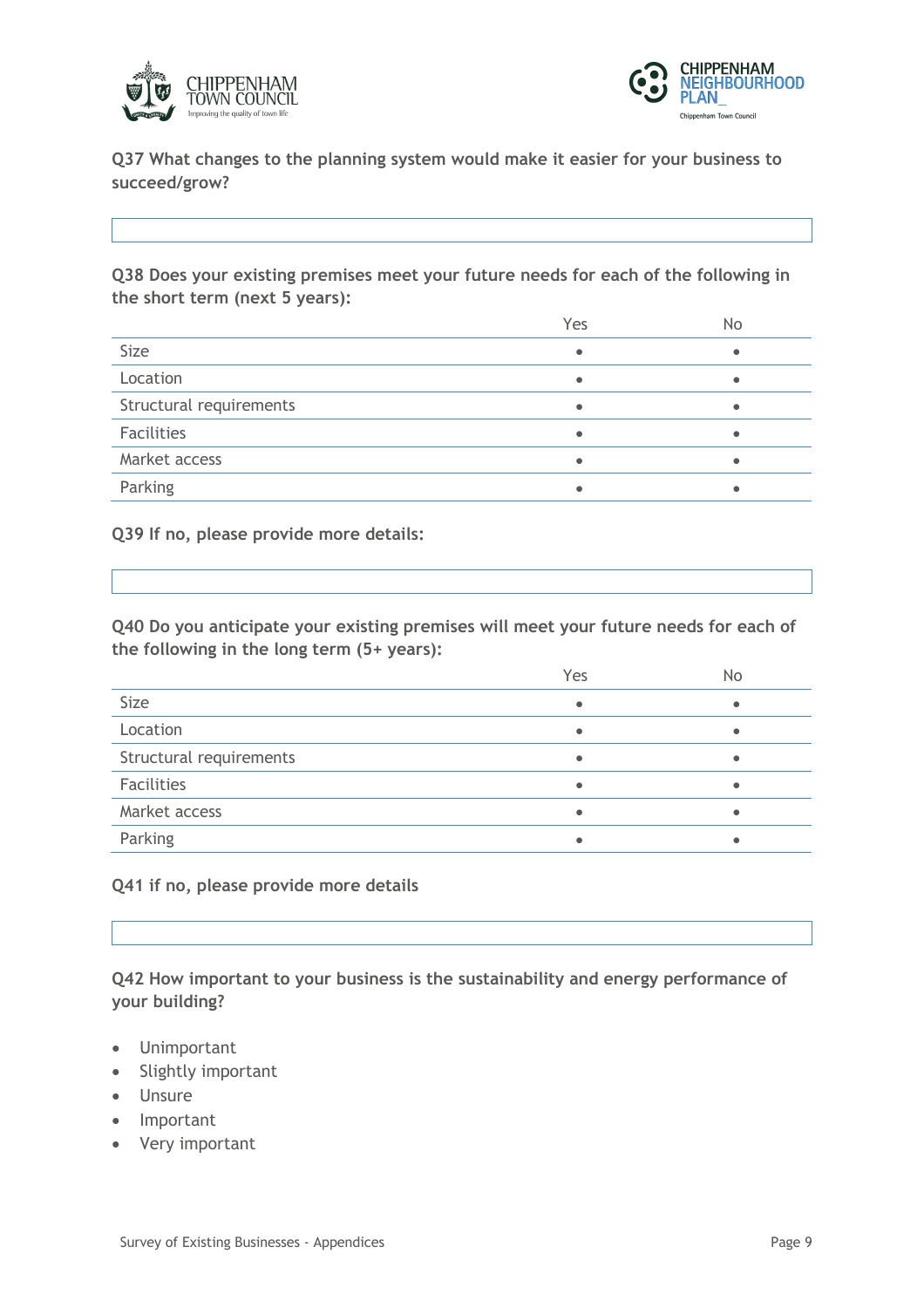



#### **Q43 How important are the following sustainability criteria for your business?**

|                                                               | Unimportant | Slightly<br>Important | Unsure | Important | Very<br>Important |
|---------------------------------------------------------------|-------------|-----------------------|--------|-----------|-------------------|
| Energy Performance of<br><b>Building</b>                      |             |                       |        |           |                   |
| <b>Energy Consumption</b>                                     | $\bullet$   | $\bullet$             |        | $\bullet$ |                   |
| Product Recycling Rate                                        |             |                       |        |           |                   |
| Supplier's Environmental<br><b>Sustainability Credentials</b> |             |                       |        |           |                   |
| Supply Chain Miles                                            |             |                       |        |           |                   |
| Water Footprint                                               |             |                       |        |           |                   |
| <b>Waste Reduction Rate</b>                                   |             |                       |        |           |                   |
| Waste Recycling Rate                                          |             |                       |        |           |                   |
| Public Transport & Cycle<br>Provision                         |             |                       |        |           |                   |
| Reduction in Car Travel                                       |             |                       |        |           |                   |

#### **Local Business Support**

**Q44 Would the use of a co-working facility be helpful to your business?**

**Q45 Please provide more detail on your thoughts about co-working:**

**Q46 Would the use of incubator space be of use to your business?**

- Yes
- No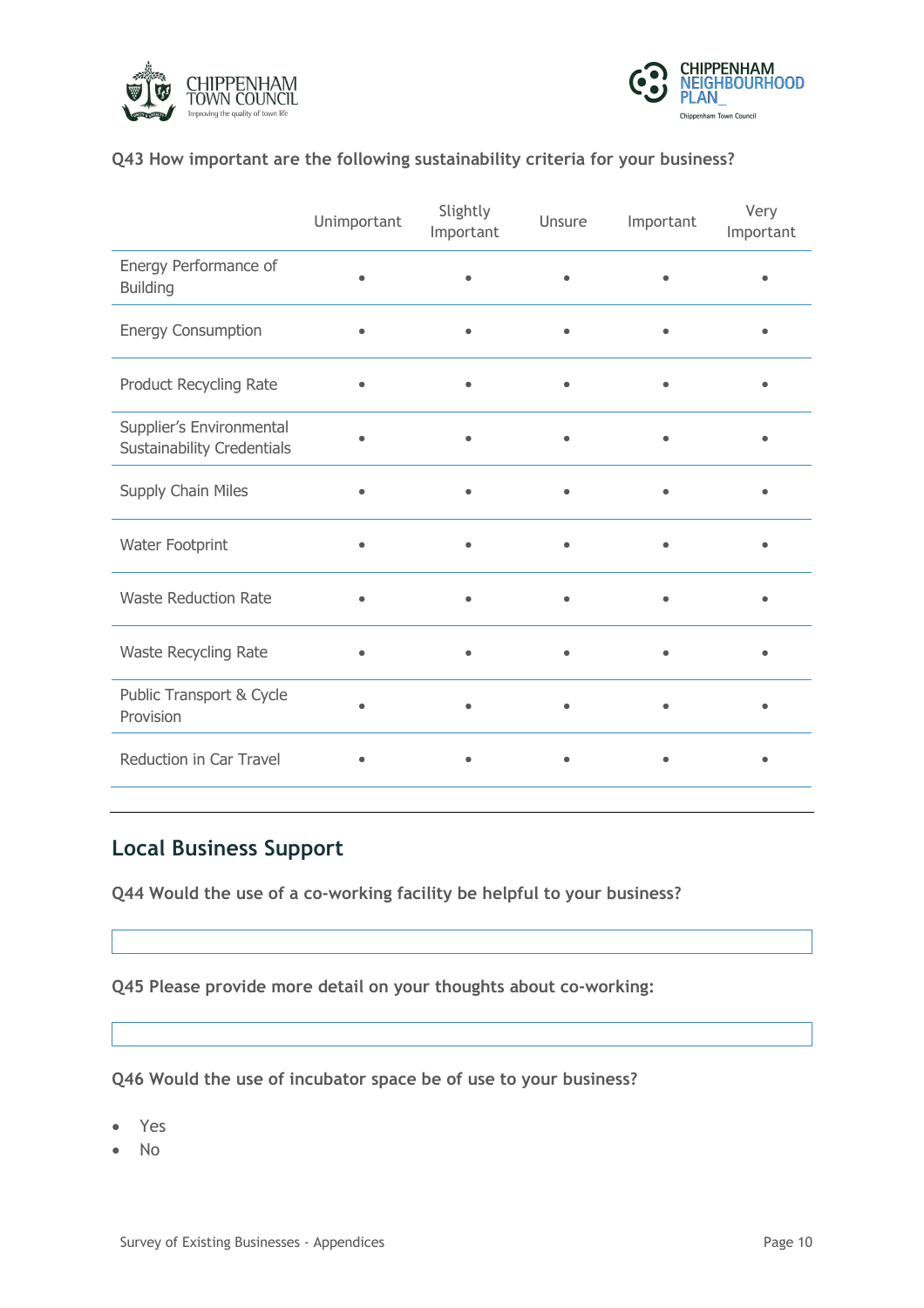



**Q47 Please provide more detail on your thoughts about incubator space:**

**Q48 Are there any business support/facilities/resources you would like to see that would enable the growth/stability of your business?**

**Q49 Would your business be interested in working towards a circular economy?**

- Yes
- No

**Q50 If yes, please provide some details of how it might work for your business and what you would need to implement.**

**Thank you for participating in this survey**

Your input is valued and will help us shape the Neighbourhood Plan for Chippenham. For more information about Chippenham Neighbourhood Plan, please visit our website:

www.chippenhamneighbourhoodplan.org.uk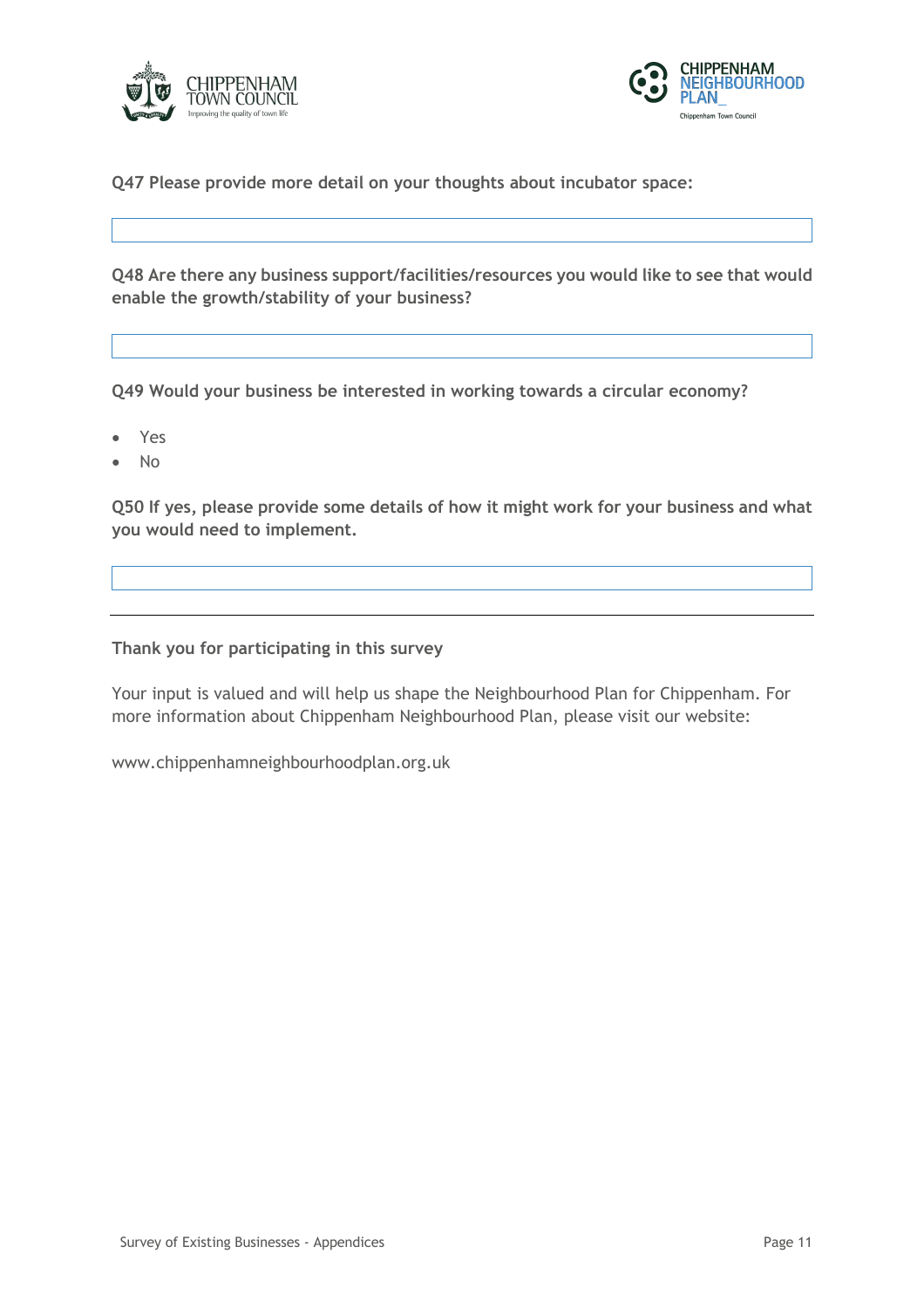



## **Appendix 2** Q10 (Open ended responses)

When was your business established?

- 2018
- 2018
- 2014
- 2014
- 2013
- 2002
- 1999
- 1999
- 1998
- 1990
- 1985
- 1985
- 1976
- 1974
- 1947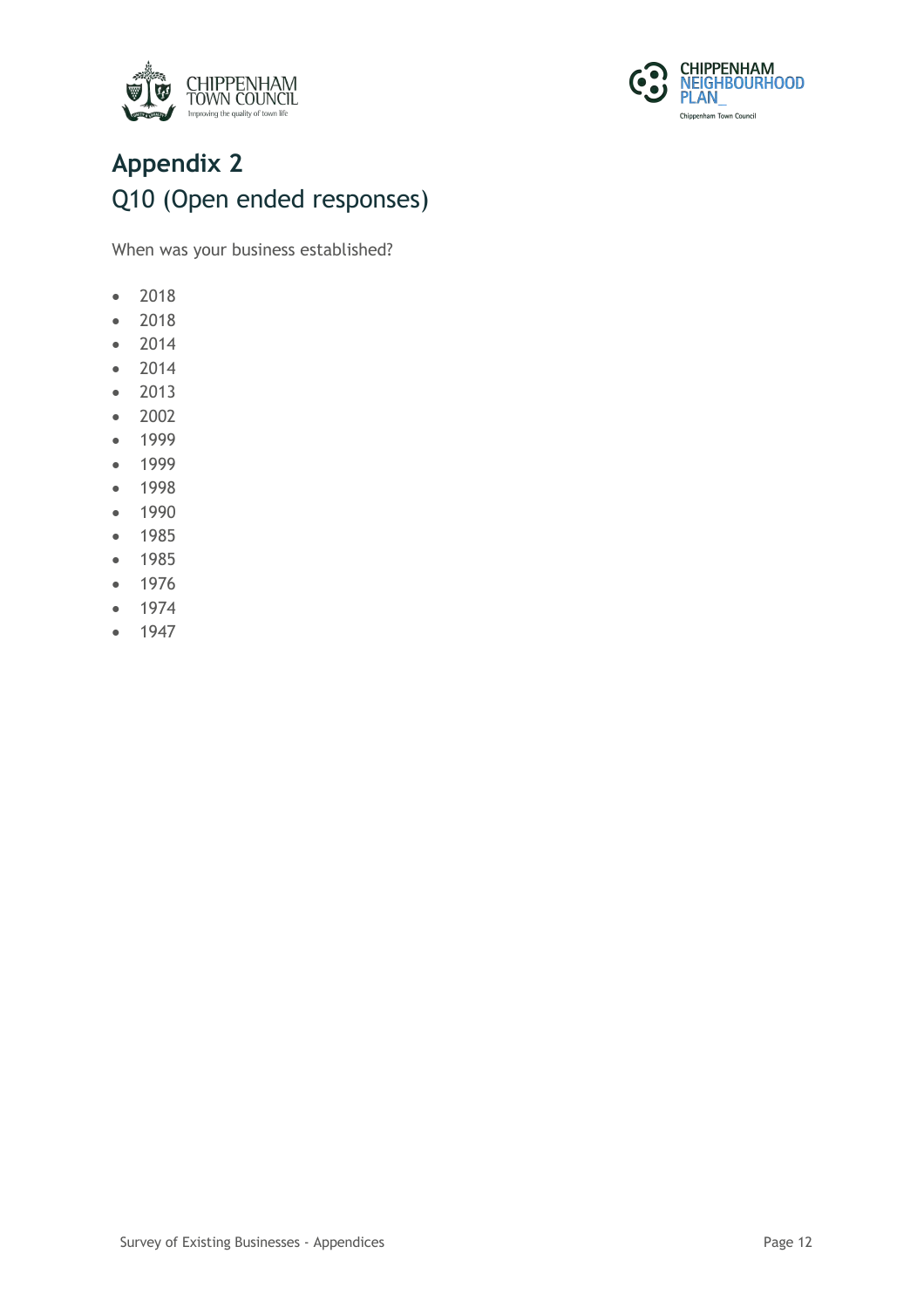



# **Appendix 2** Q11 (Open ended responses)

How long have you been based in Chippenham?

- 2 years
- 30 years
- 5 years
- 36 years
- 14 months
- 2005
- over 30 years
- 1 year
- 20 Years
- Warehouse 4 years
- 20 years
- 73 years
- 20 yrs
- 12 years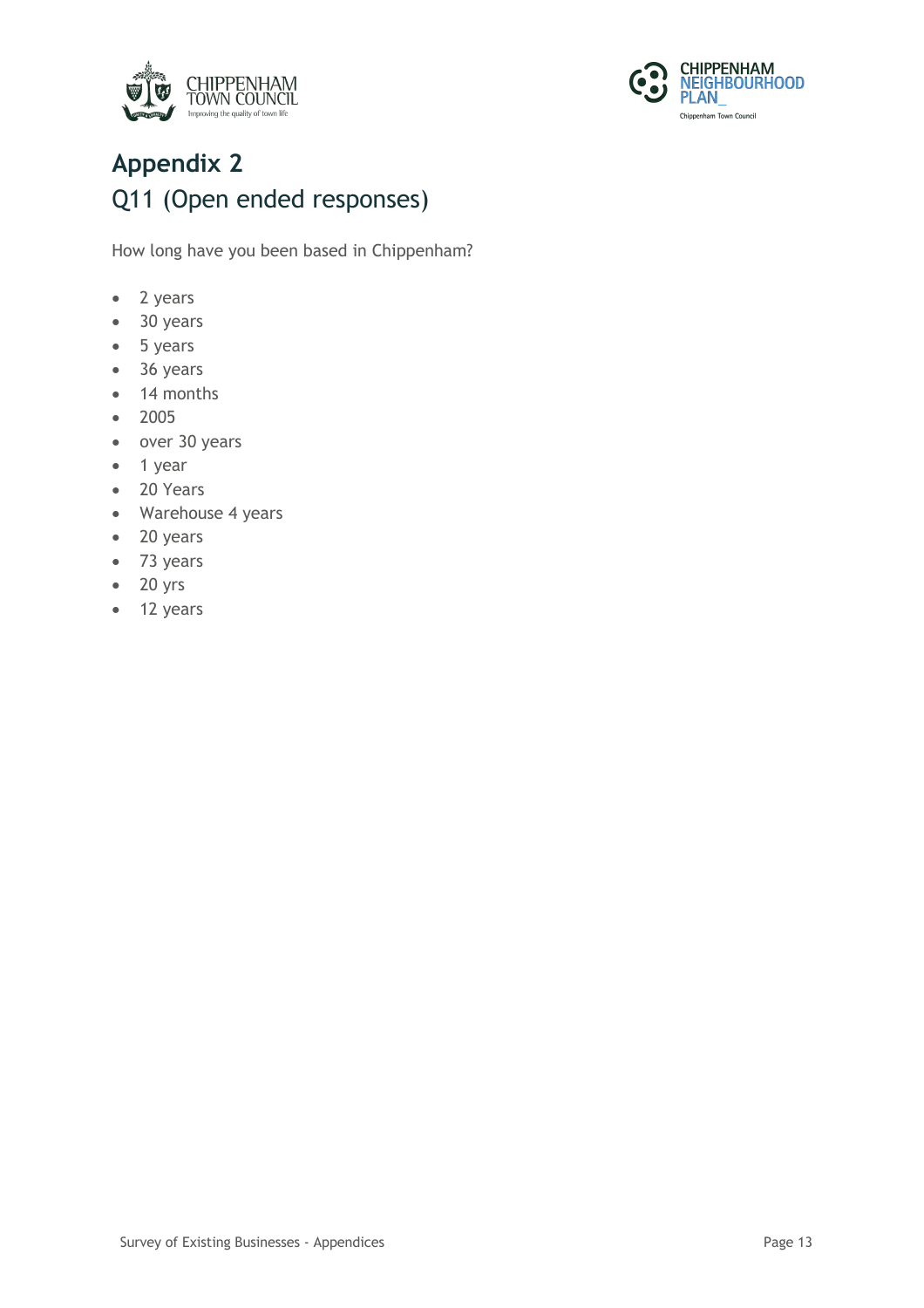



## **Appendix 2** Q13 (Open ended responses)

If you answered 'yes' to the above question, why does your business maintain more than one location?

- The other director lives in Nottingham
- location of staff and customers
- Different nurseries in another town
- The other director lives in Nottingham, I live near Chippenham.
- To be better able to support UK wide customers
- "Warehouse
- 3 Stores in London"
- To enable the business to provide client service to clients within the other office locations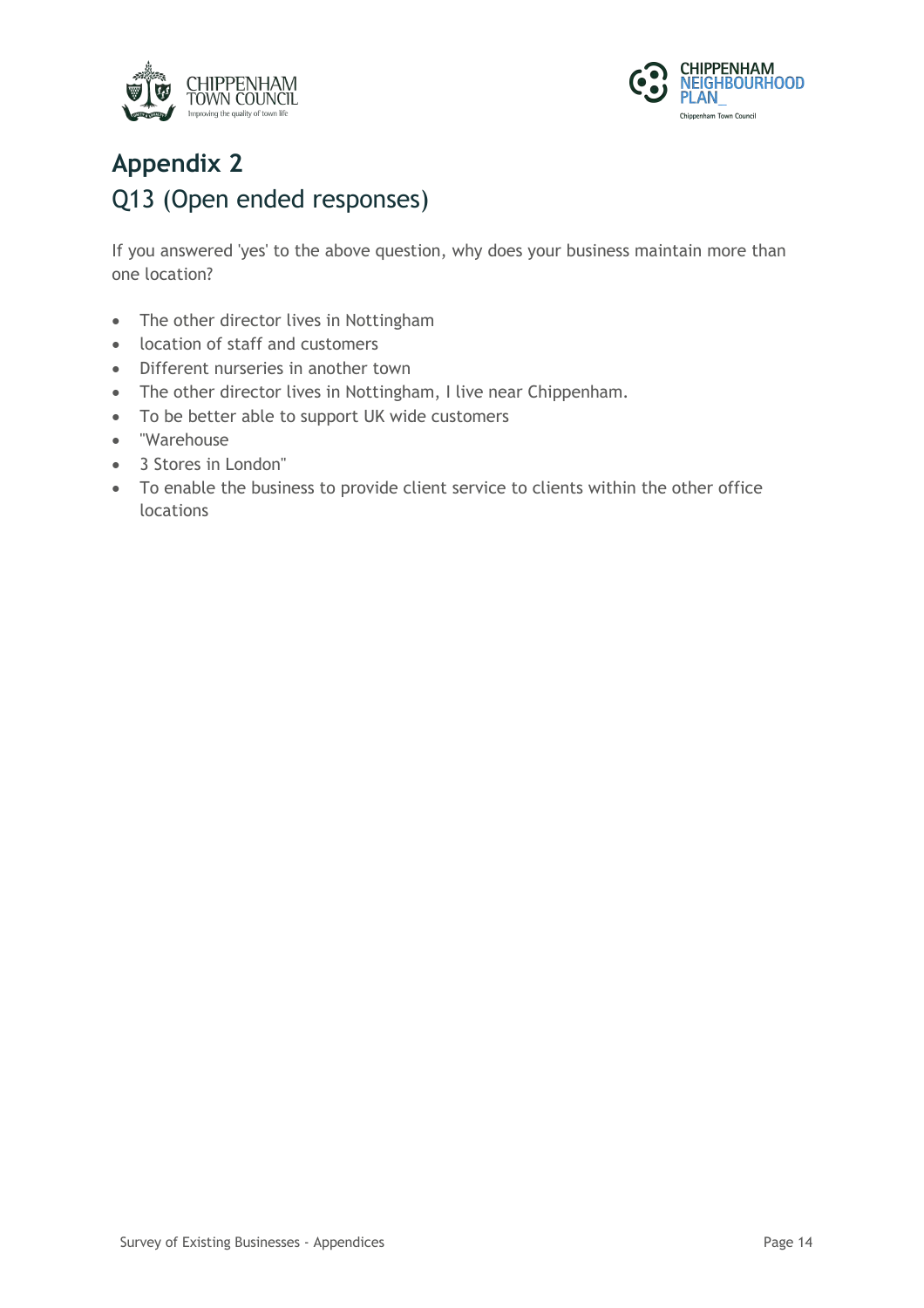



# **Appendix 2** Q14 (Open ended responses)

Where are the additional location/s?

- Nottingham
- bristol/london
- Melksham
- Nottingham
- Kings Lynn
- "HQ BATH
- Warehouse in Bumpers farm, SN14 6LH"
- Devizes and London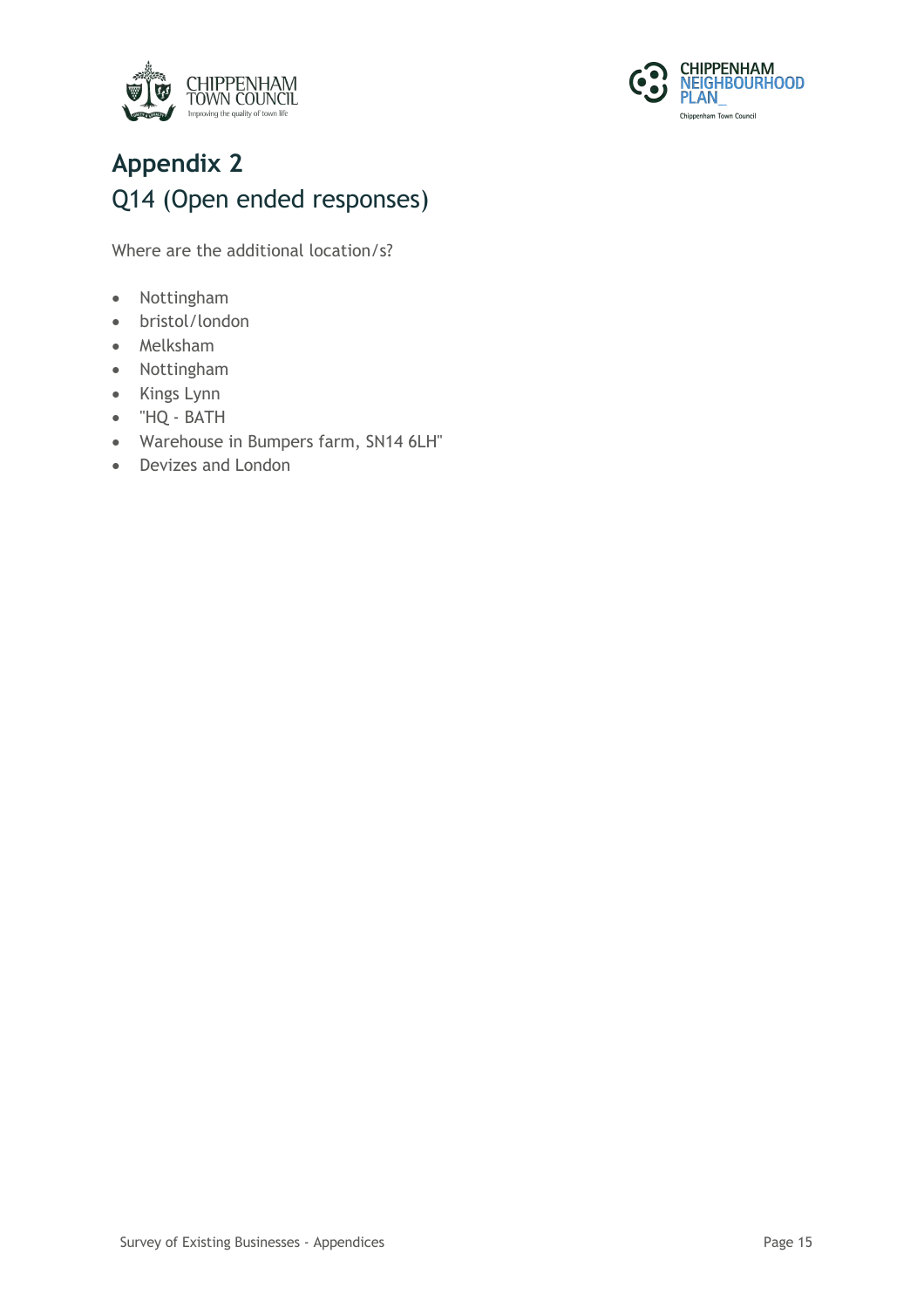



# **Appendix 2** Q17 (Open ended responses)

- I was just about to take on 2 more therapists as the clinic was getting really busy
- online more development
- we're all doomed
- COVID will likely have a big effect on our turnover for the next year or so.
- Orders have increased significantly since the election, however previously we suffered very badly because of Westminster games over Brexit.
- Dependant on extension of Covid period
- We aim to be 1.5 million turnover next financial year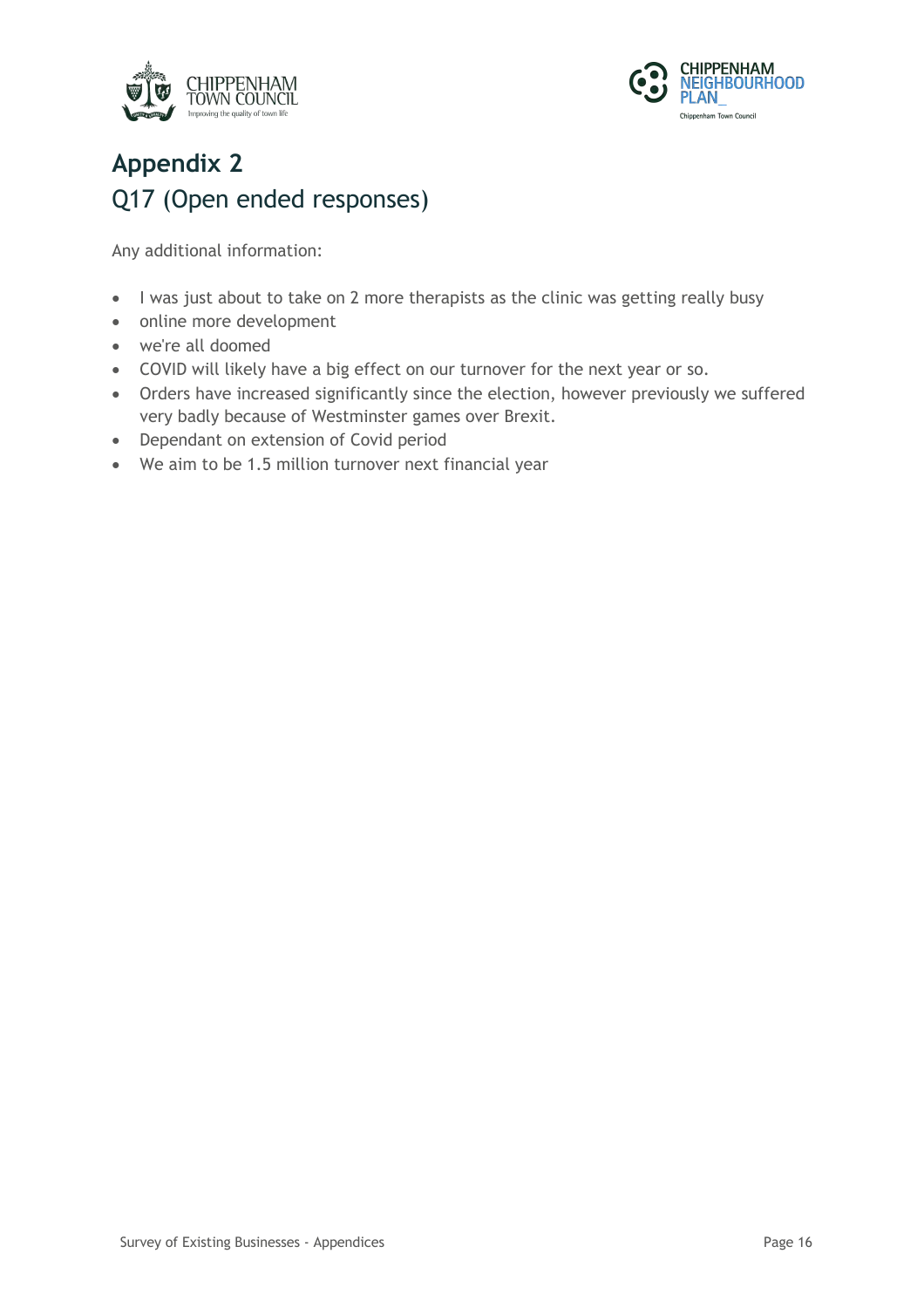



### **Appendix 2** Q19 (Open ended responses)

- We've increased our billings each year, but only be a very small amount.
- The challenge is to retain the young high quality staff (particularly high educated software engineers) we have at the moment, if we can retain them the business will thrive. But they expect high salaries and regular increases.
- Mintivo is aiming to a be 10 million turnover business in approx 5/6 years time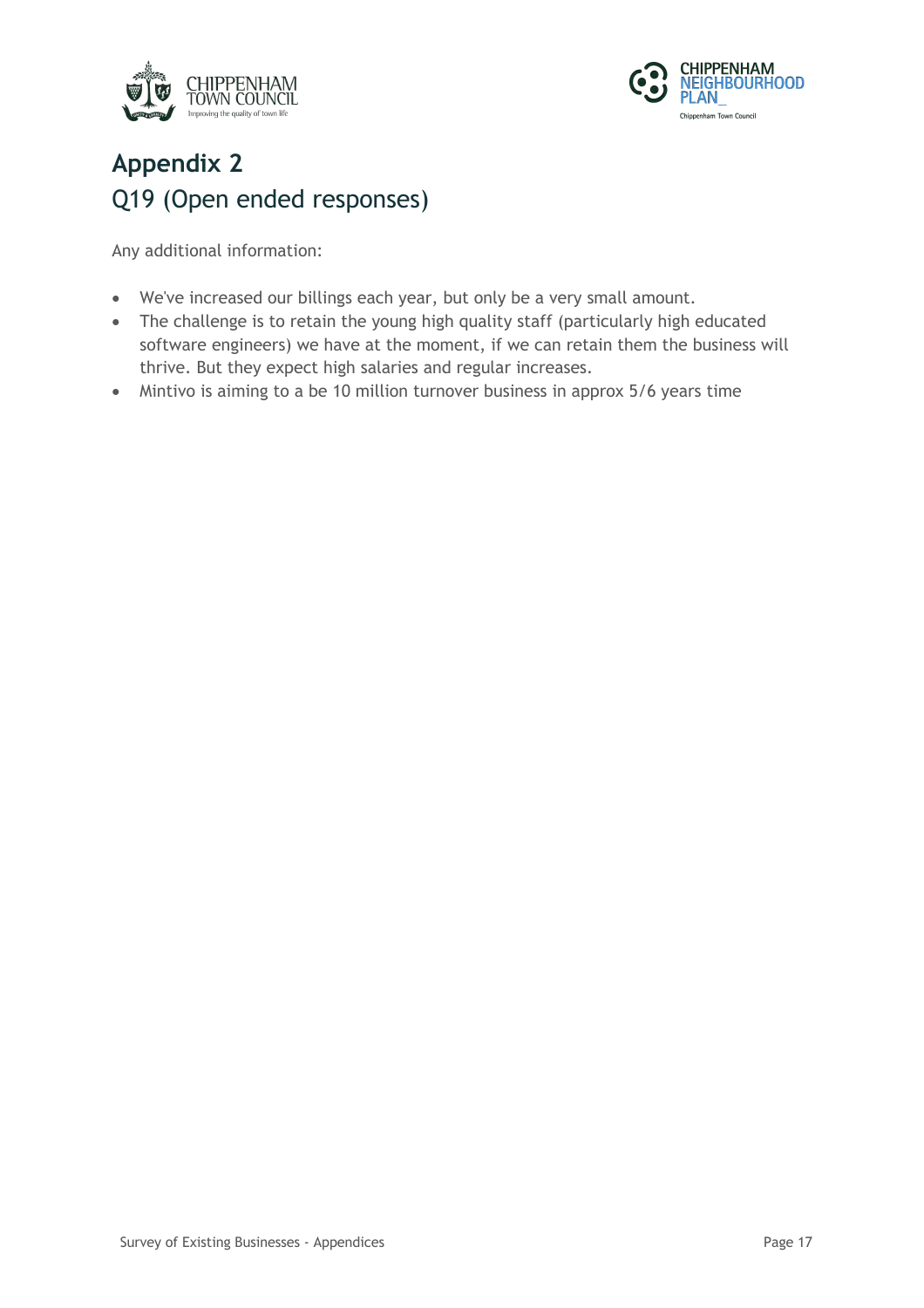



#### **Appendix 2** Q21 (Open ended responses)

- We will take on staff this year
- maybe 5% increase
- We would look to be employing probably 10-15 staff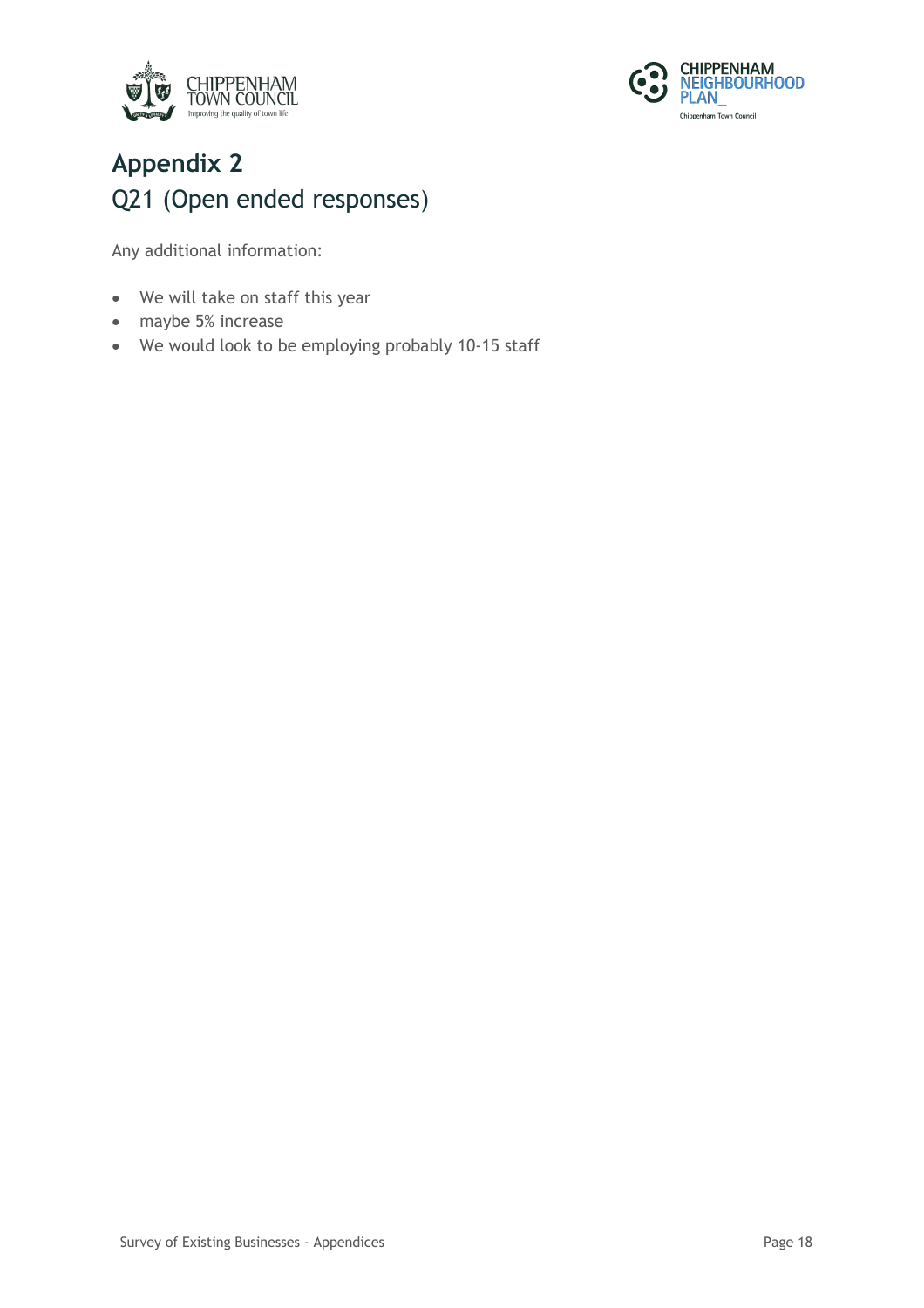



### **Appendix 2** Q23 (Open ended responses)

- We may work with some contractors on a more full-time basis. It would be nice to hire someone, but I can't see it happening any time soon.
- We would look to be employing probably 15-25 staff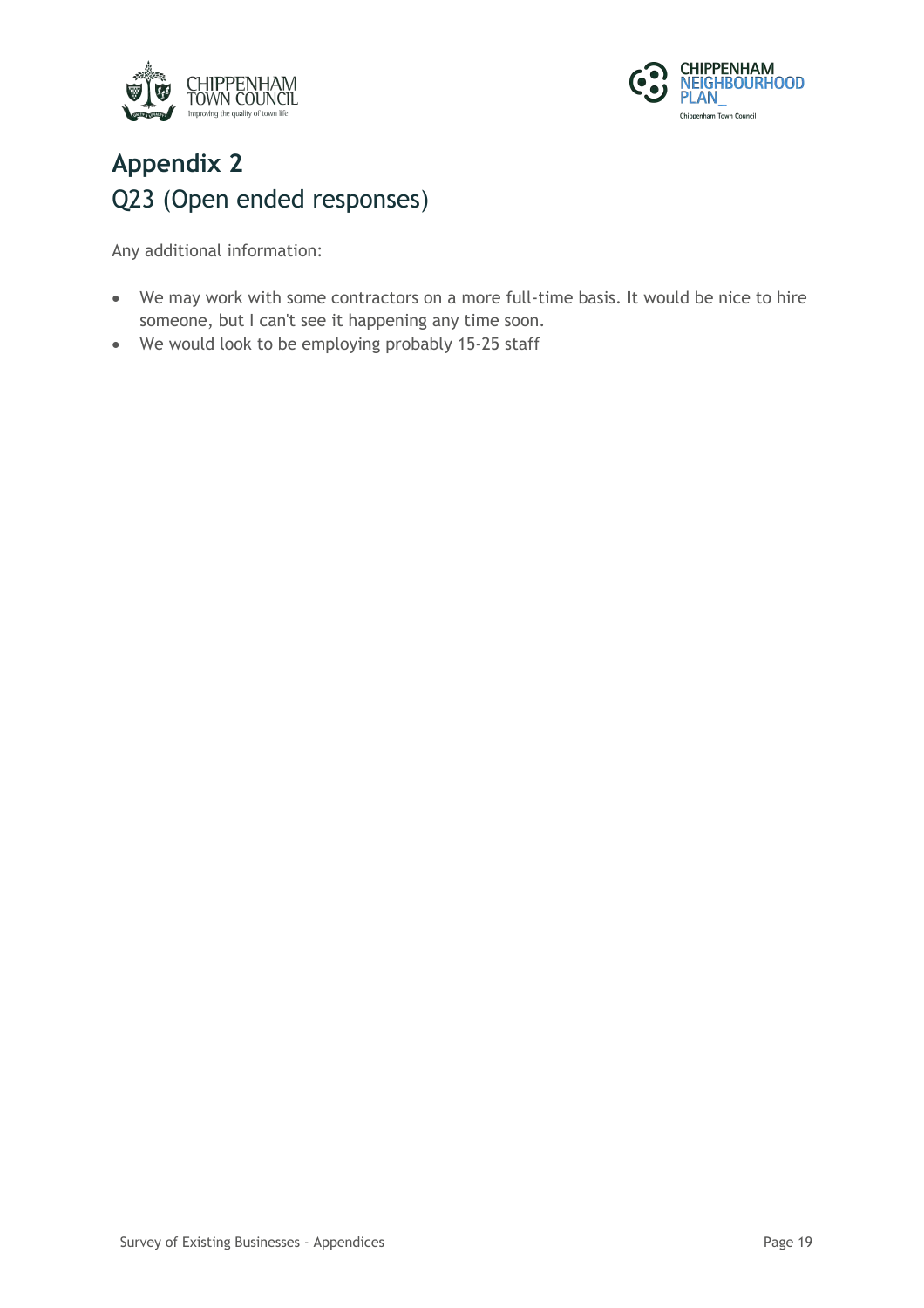



### **Appendix 2** Q25 (Open ended responses)

- It is difficult getting physiotherapists as Chippenham is quite rural but is still possible
- a large number of the workforce are getting older many past retirement age struggle to find young staff that want to take up the roll
- Staffing is a problem throughout childcare
- We're not planning to expand or hire, so I guess it does by default...
- The apprenticeship and University system have delivered good staff for us, but we always need better technical education; and sometimes even literacy and numeracy can be issues. And the numbers of the very best are few and you need to be prepared to pay the price which is difficult for a small business.
- Sometimes difficult to find good wh experience
- We really struggle to recruit IT professional particular in Development
- Yes and no. There is some great local talent about, it's just finding them.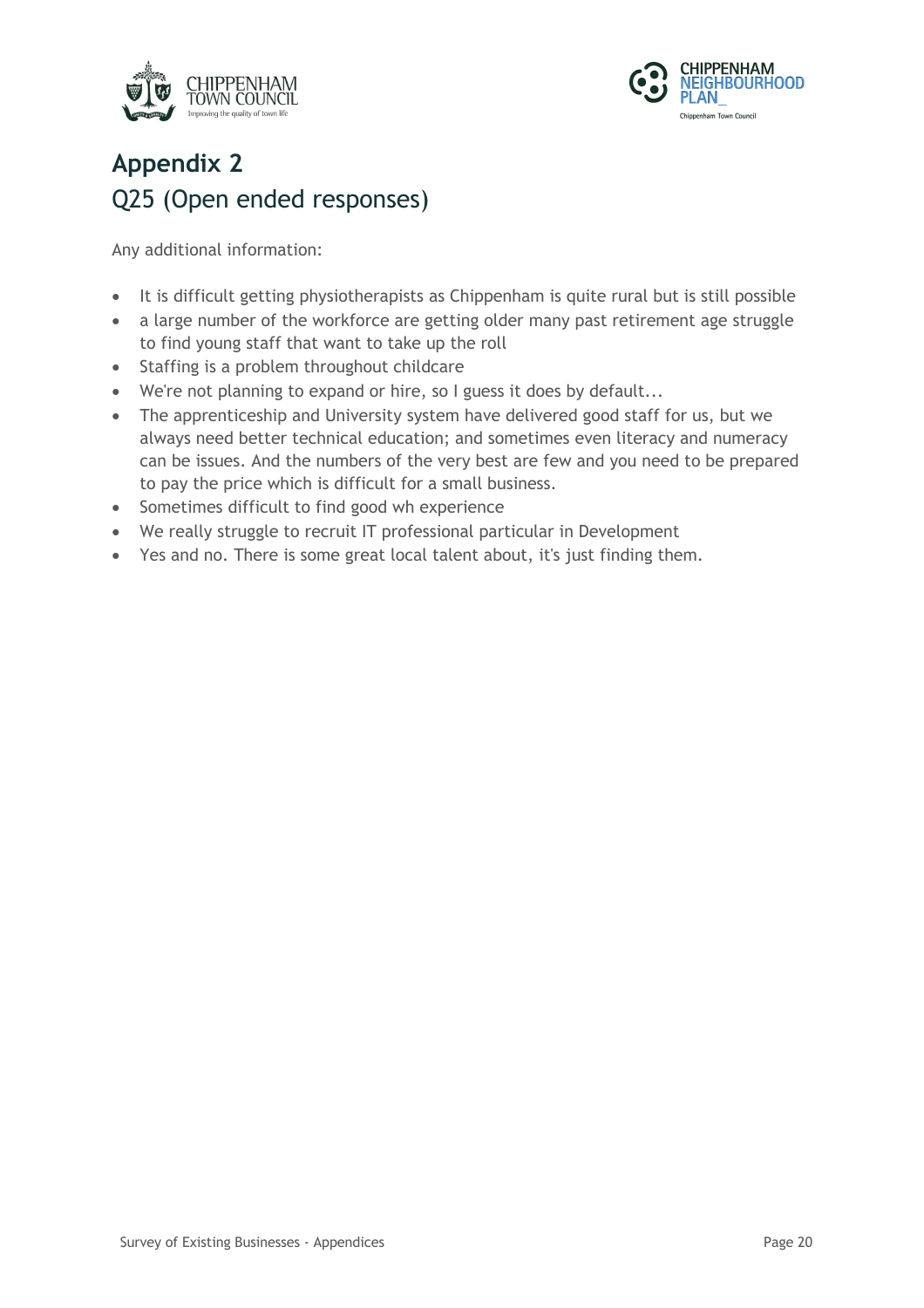



# **Appendix 2** Q27 (Open ended responses)

- See above
- No idea really. I'm sure there are web/print designers in and around Chippenham. When we were based in Pewsey we tried hiring and didn't get a very good response.
- ? who knows
- as above
- We like to continue to attract a high calibre of graduates. We are going to move to a high-quality building which should help, but the quality and range of the restaurants, coffee houses and entertainment comparison to somewhere like Bristol (Please could we get rid of Weatherspoons on so many levels) where the skills we need would be easier to hire.
- Again, yes and no. We try and employ local people however this can stretch to cover Wiltshire or further afield to get the right person with the right technical ability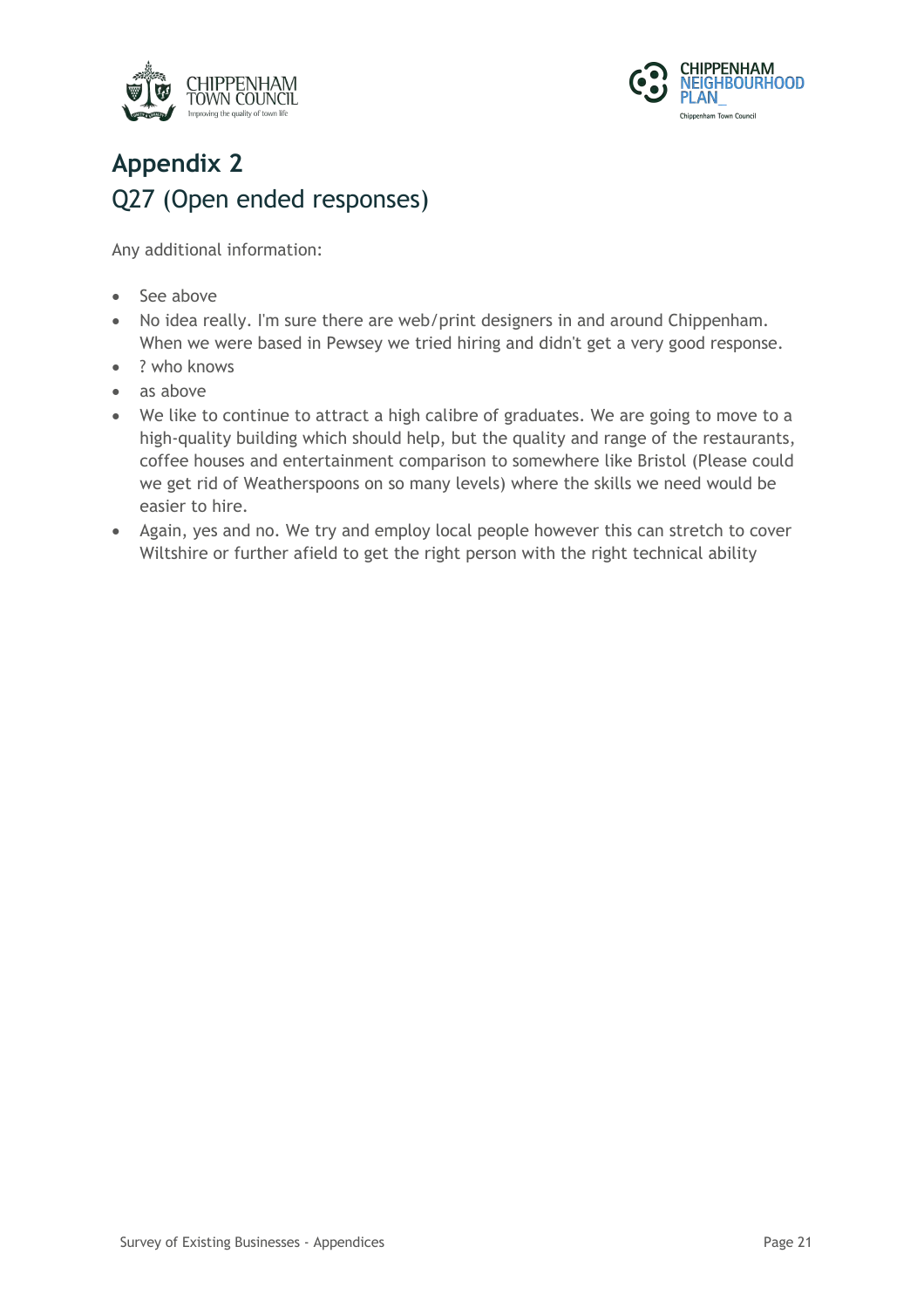



#### **Appendix 2** Q29 (Open ended responses)

If yes, what skills?

- There's always opportunities in our clinic, there are 4 therapy rooms and therapists can include physiotherapy, massage therapy, podiatry, osteopathy, counselling etc
- the equipment we sell is getting more complicated, better it skills mixed with traditional engineering
- IT, maths and stats
- Qualified staff
- Not expecting that our skillset will change much in two years. Perhaps new/different web technologies, but we learn those as we need them.
- We look for, in order: Physics, Maths, Confidence, Languages & English, we feel sport is also a good indicator. The technical software skills we most commonly use are software (Java, Python, php, Linux), Electronics and hardware/software interface. Electrical wiring and installation.
- Digital & software
- IT development skills
- Microsoft Azure and Microsoft 365 skills are in high demand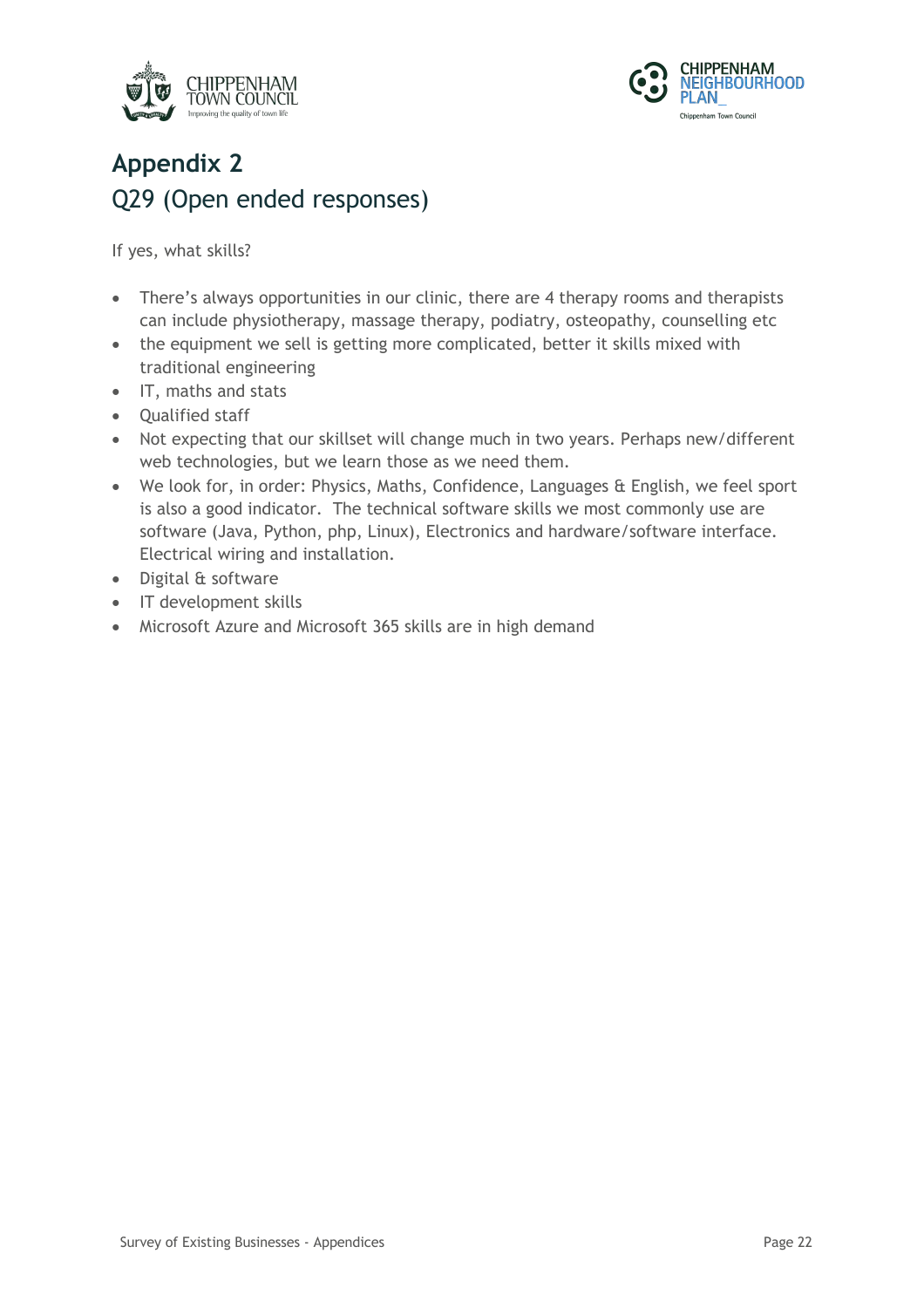



### **Appendix 2** Q31 (Open ended responses)

If yes, what skills?

- as above
- IT, maths and stats
- Qualified staff
- No idea, the digital landscape will change a lot in the future. We may also have to pivot our business a little to cope with the fallout from COVID.
- Programming
- IT development skills
- Microsoft Azure and Microsoft 365 skills are in high demand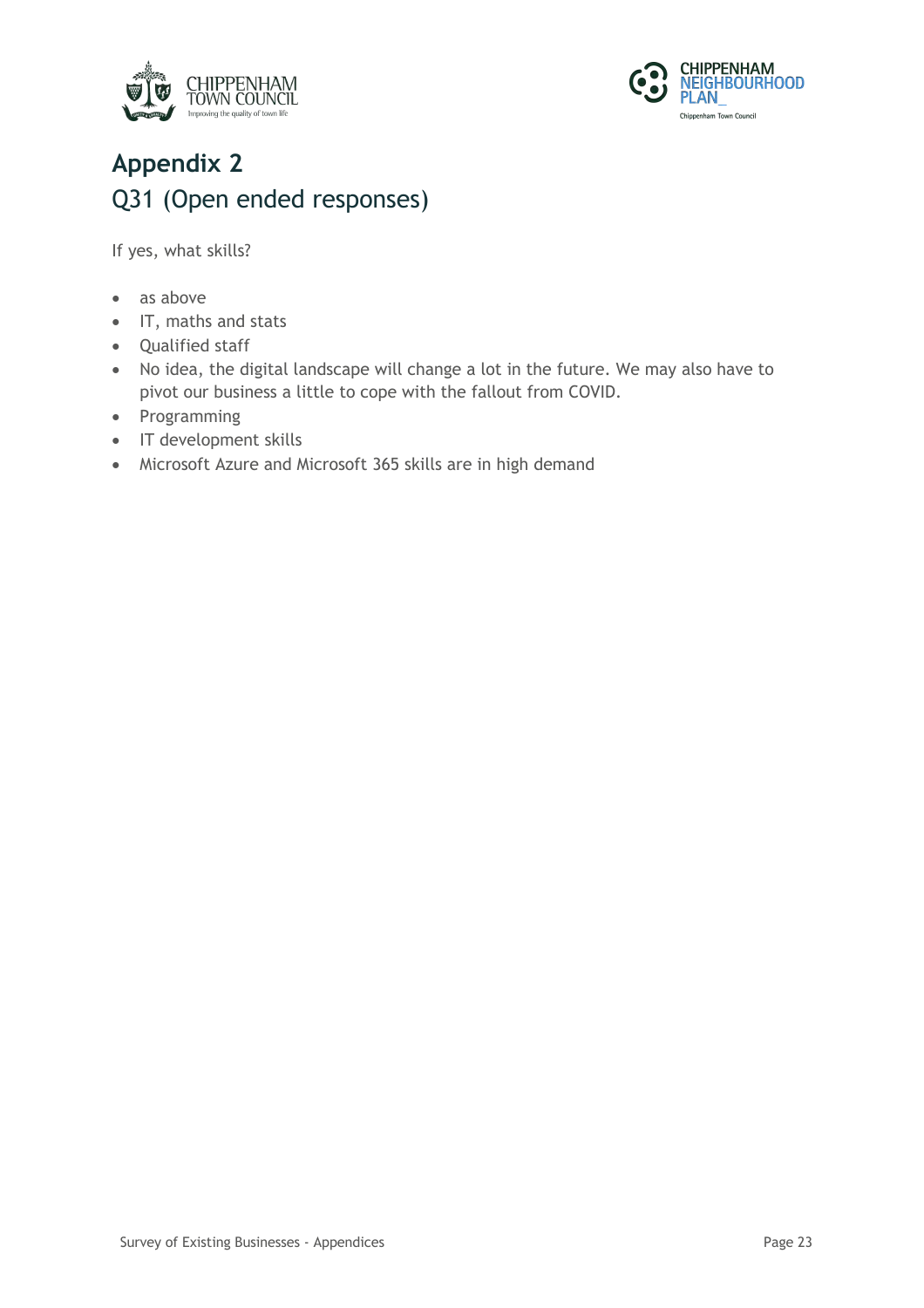



# **Appendix 2** Q36 (Open ended responses)

Please provide details below:

- $\bullet$  N/A
- "we have had both poss and neg
- bigger carpark granted +++
- new sign turn down"
- No planning policies or restrictions have had any impact on my business
- The buildings are listed and conservation officers have their own agenda
- Not really a planning policy (yet) or restriction, but please reconsider your plan to put a road around the town and fill in the beautiful countryside with houses. We chose Chippenham as a place for our office because of its current size and proximity to open green space, not because we wanted to work in another Swindon. The fact that the town council agreed to the HIF bid in secret and didn't consult the public or any parish councils is very worrying.
- Insufficient account has been taken of environmental issues, sustainability and quality of life and social fabric of the town.
- $\bullet$   $n/a$
- We were able to extend our building
- To be honest not sure, but any improvement on walking access to the centre of town, making the rail station a hub, and providing better facilites welcome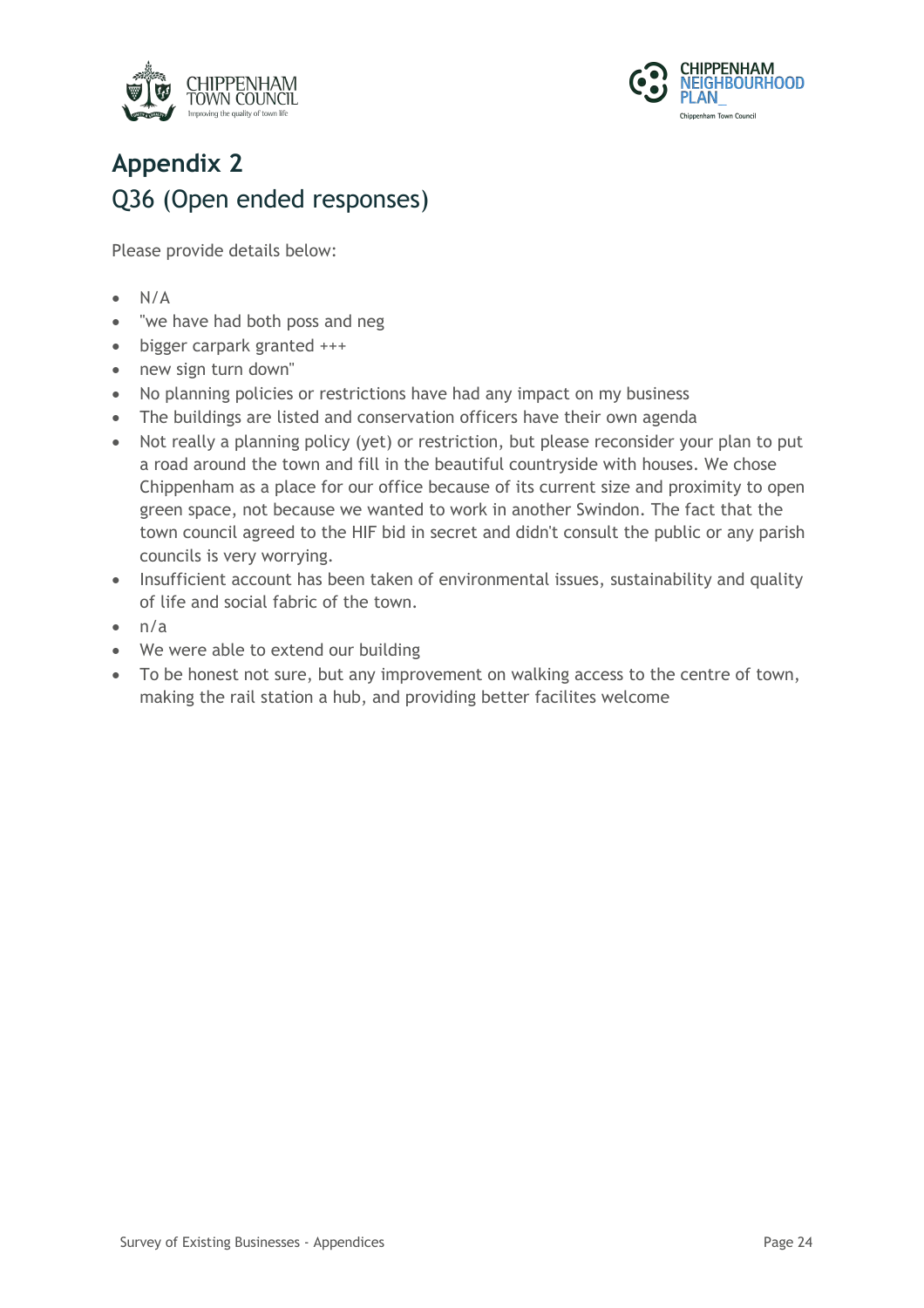



# **Appendix 2** Q37 (Open ended responses)

What changes to the planning system would make it easier for your business to succeed/grow?

- being treated the same across all businesses with the same rules
- Be less personally opinionated over planning rules
- We urgently need to protect the high street, and strive much harder to make Chippenham a pretty market town, with a beautiful river frontage, a mini promenade and small stalls/independent traders and character in our town. Instead we have council offices on the river front ! Most of all we need Boris bikes to get punters away from the super markets and into a vibrant heart for our town; which we can be proud of. We should have a massive sign on entry to Chippenham declaring us as the gateway to the green quarter of England, the West. No more McDonalds, instead independent restaurants in the High Street. More sports and community building/adhesion projects. What happened to the Bridge centre? - where now can the teenagers go? Madness !
- more local cheaper housing perhaps
- giving priority to independent quality pubs, restaurants, food shops and more entertainment, somewhere to show live gigs.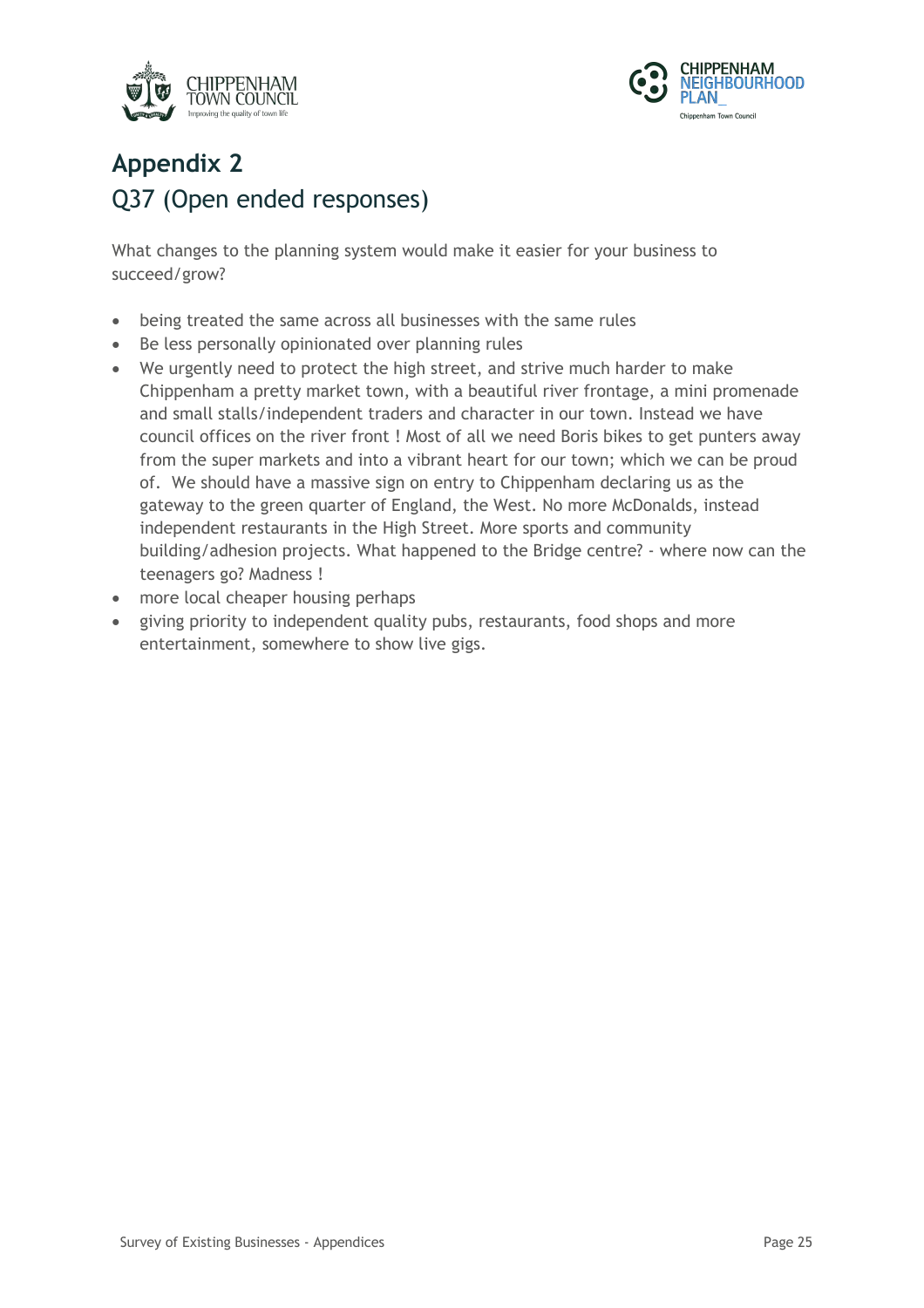



# **Appendix 2** Q39 (Open ended responses)

If no, please provide more details:

- More parking would be convenient as only have 2 spaces but there is on the road parking available too
- always need more space
- Need more space
- Parking very limited and publicly available spaces are expensive for employees.
- We have limited parking. Parking in Chippenham continues to be made more difficult by the local council.
- We are moving, but we need the company to have a more open plan office space, to enable more collaborative working.
- Chippenham needs more parking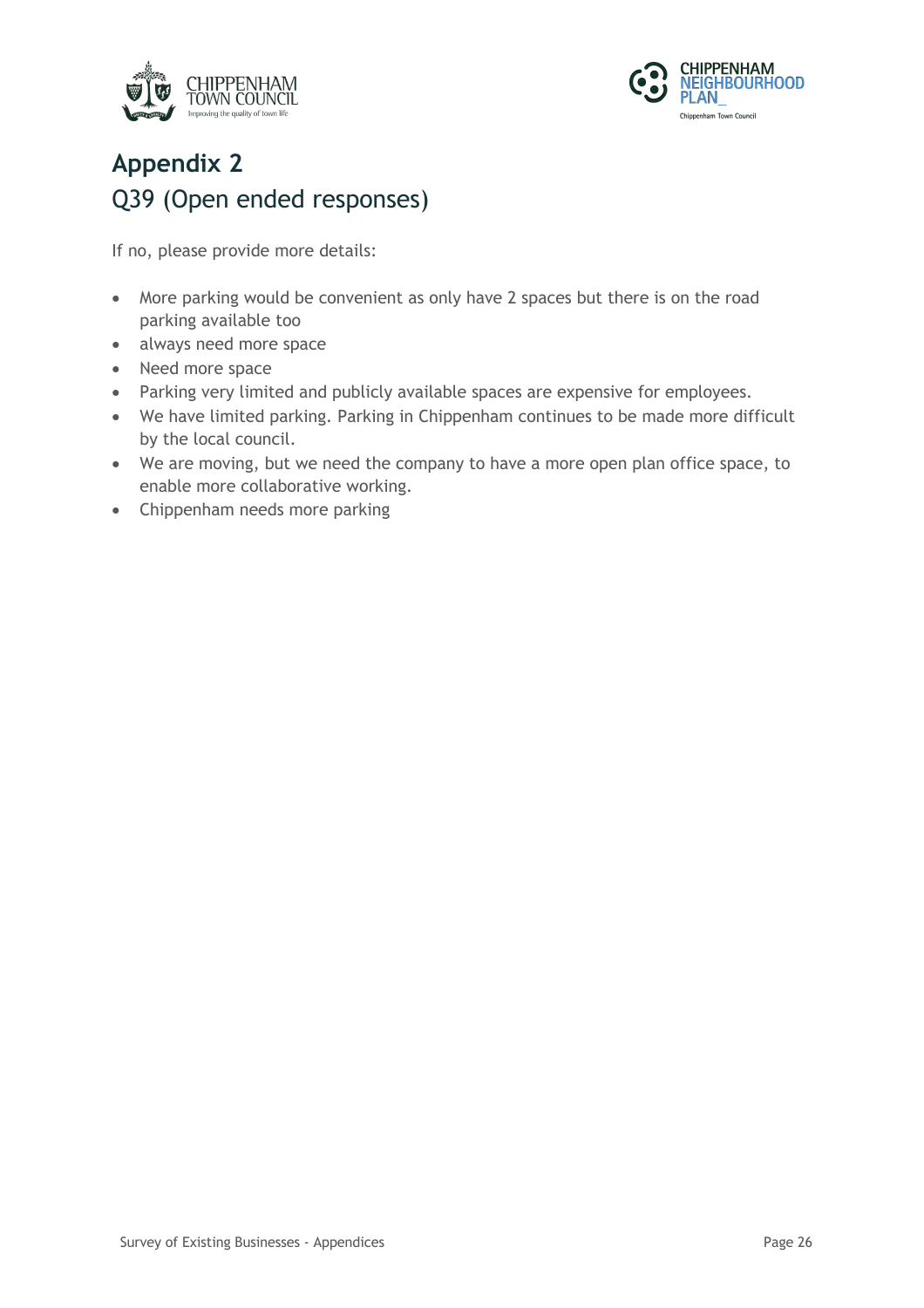



### **Appendix 2** Q41 (Open ended responses)

If no, please provide more details:

- As above
- we may need to add extra floor at some point if budget permits
- As above
- As above
- Same as above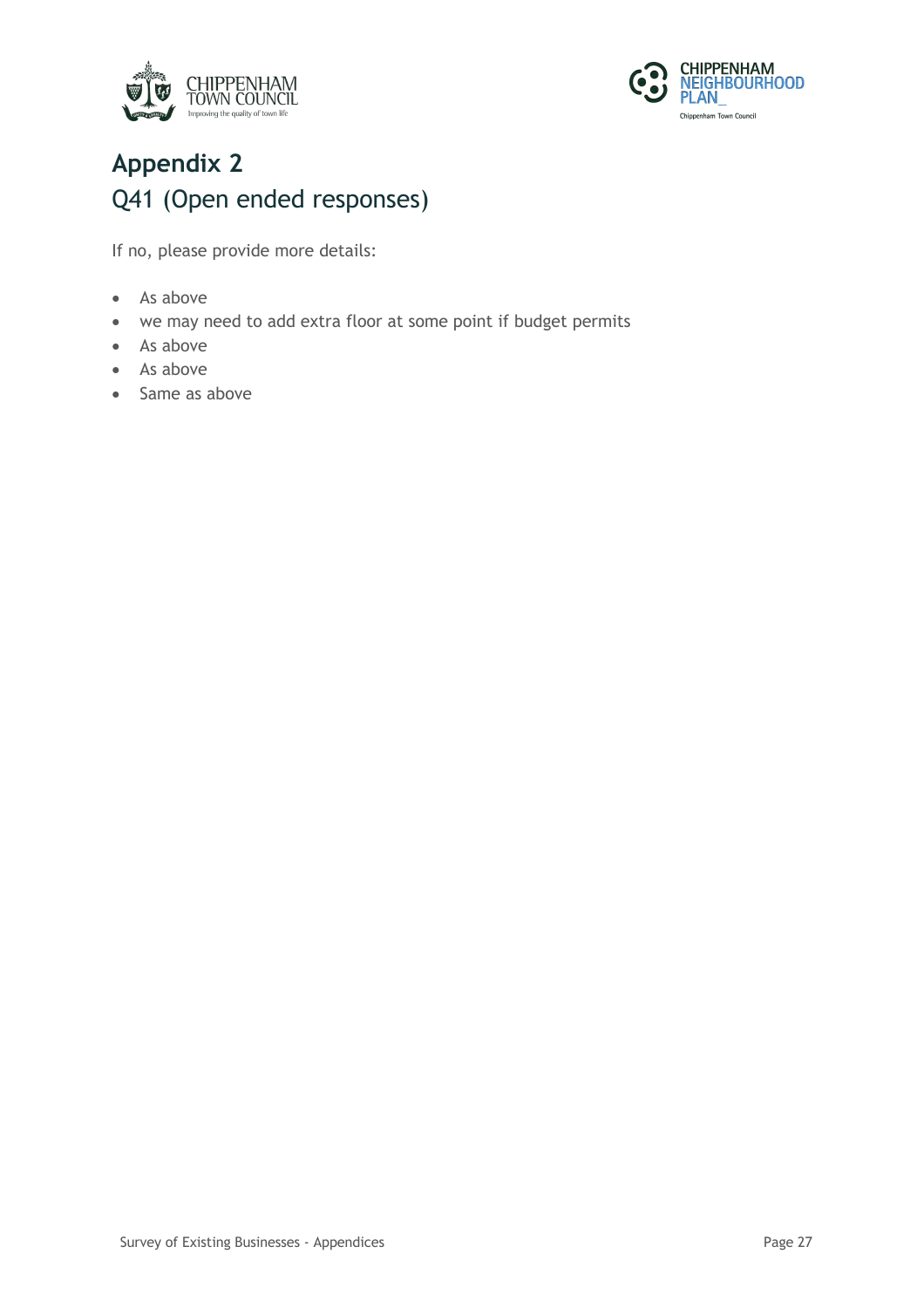



# **Appendix 2** Q45 (Open ended responses)

Please provide more detail on your thoughts about co-working:

- Co-working is not appropriate for the nature of our business
- It would be nice to have a creative co-working space in Chippenham.
- In high tech electronics and software you have a long learning curve. You cannot consider co-working. I need staff at work/on site 5 days per week.
- unsure
- We have no plans to move from our business premises. However, they are good facilities for small businesses and we believe that they are good for the local community
- But we would be happy to have co-working in our own building as we expect to see more flexibility in our workforce post COVID we may have more space to support other small businesses. (maybe even a great coffee shop!)
- Remote engineers could use co-working as well as customers that come and visit.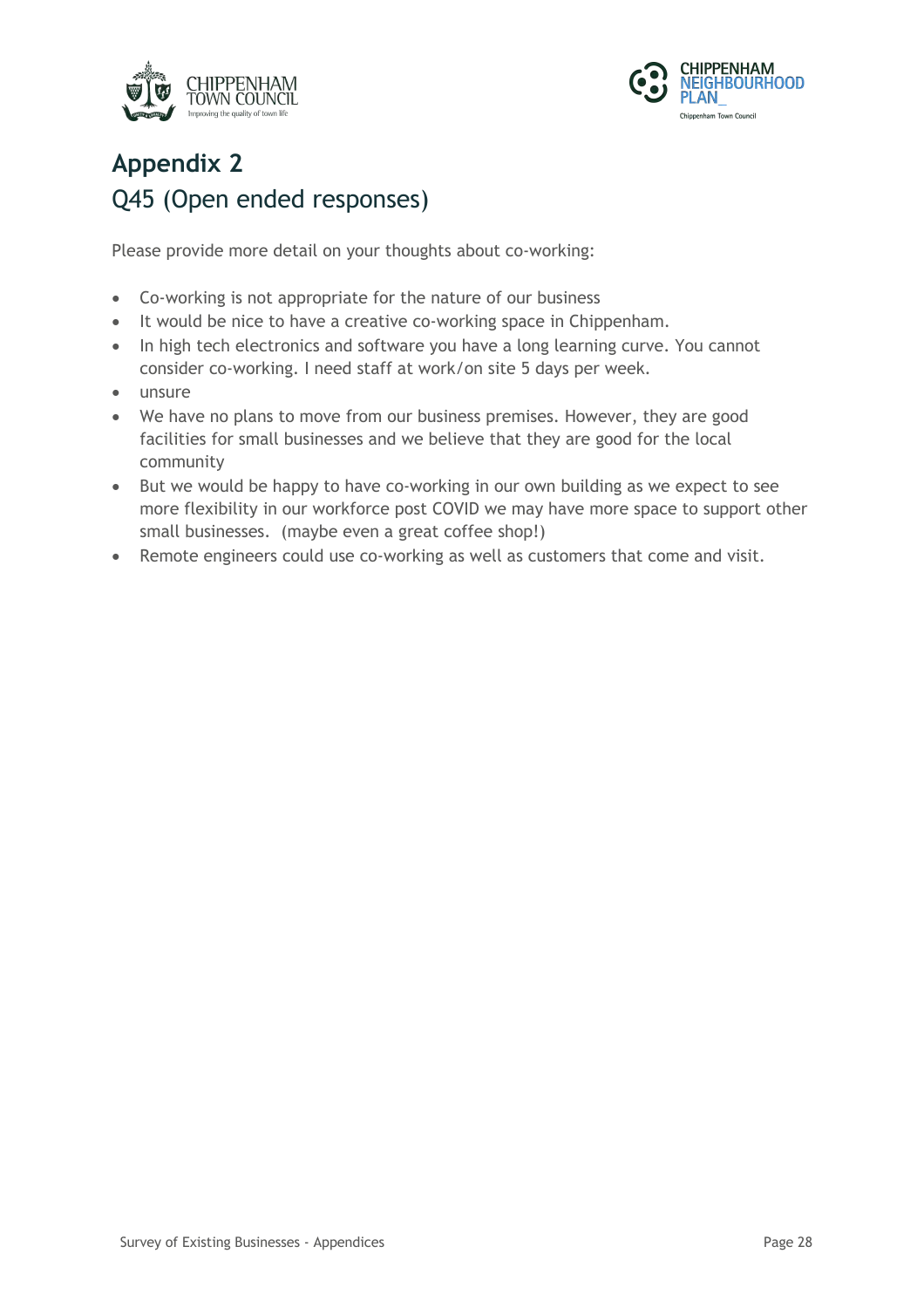



# **Appendix 2** Q47 (Open ended responses)

Please provide more detail on your thoughts about incubator space:

- Not appropriate for healthcare
- This is not useful to my business, but it's a brilliant idea. In fact we used incubator space, I think it was called 'workspace' or something in Melksham, where sainsburys is, many years ago. Without such space Oriel Systems probably wouldn't exist as it now is. It needs to be cheap or close to free with easy-in/easy-out terms.
- As above
- But we would be happy to support one.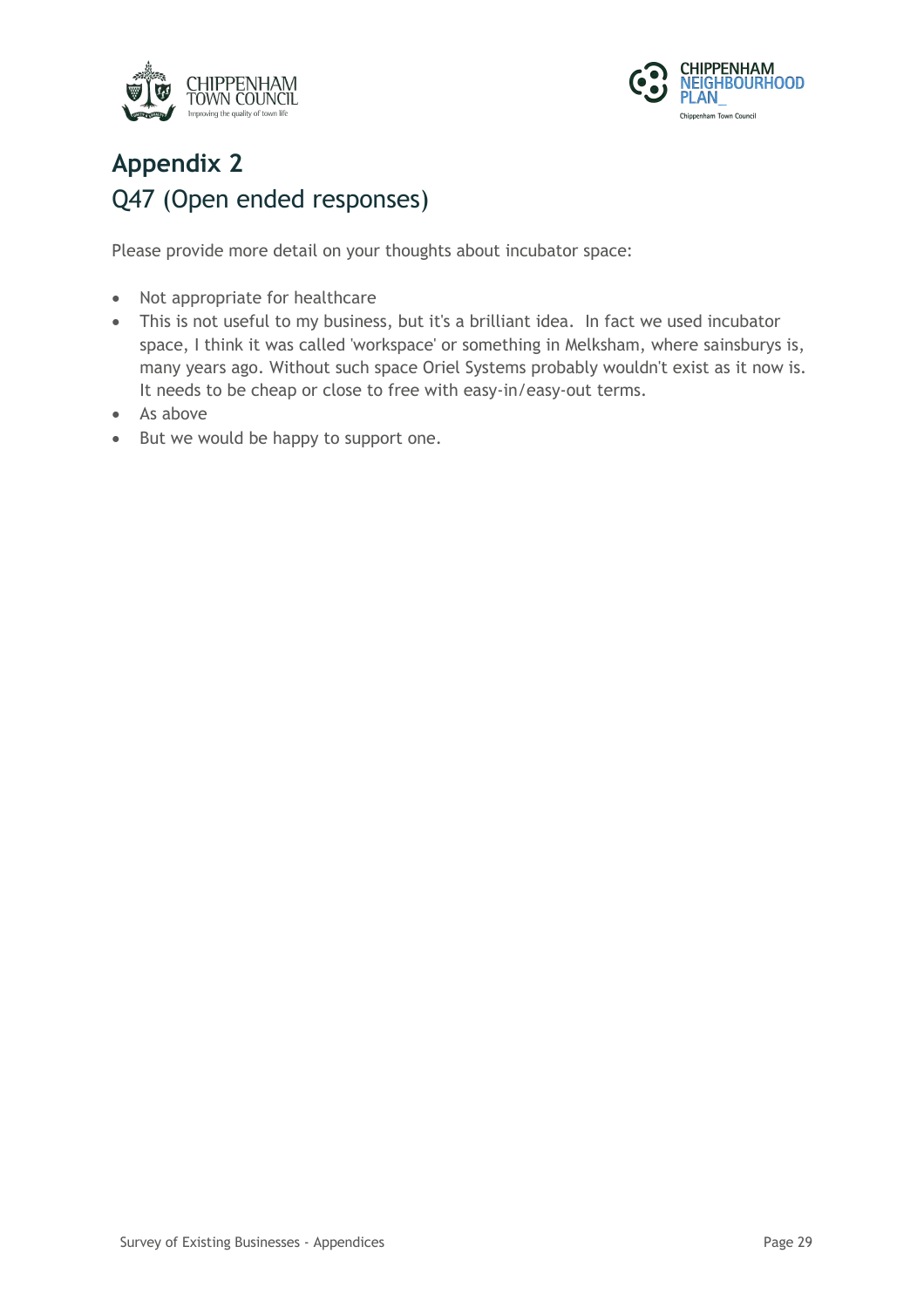



#### **Appendix 2** Q48 (Open ended responses)

Are there any business support/facilities/resources you would like to see that would enable the growth/stability of your business?

- Improve traffic flow on Bumpers Farm
- Boris bikes, 2. push Chippenham up market/folk/green. Push on community, the folk festival, Bowood, Castle Combe, nice restaurants and green leading community/destination. To retain and attract the right staff I need a pretty town and a base to be proud of.
- industrial land for building larger warehouses
- A park and ride
- "Yes all the related facilities -
- improved Gym facilities (the olympiad looking pretty sad)
- Improved eating and drinking
- More local entertainment (local gigs etc.)
- focused more toward a younger population."
- Meeting rooms